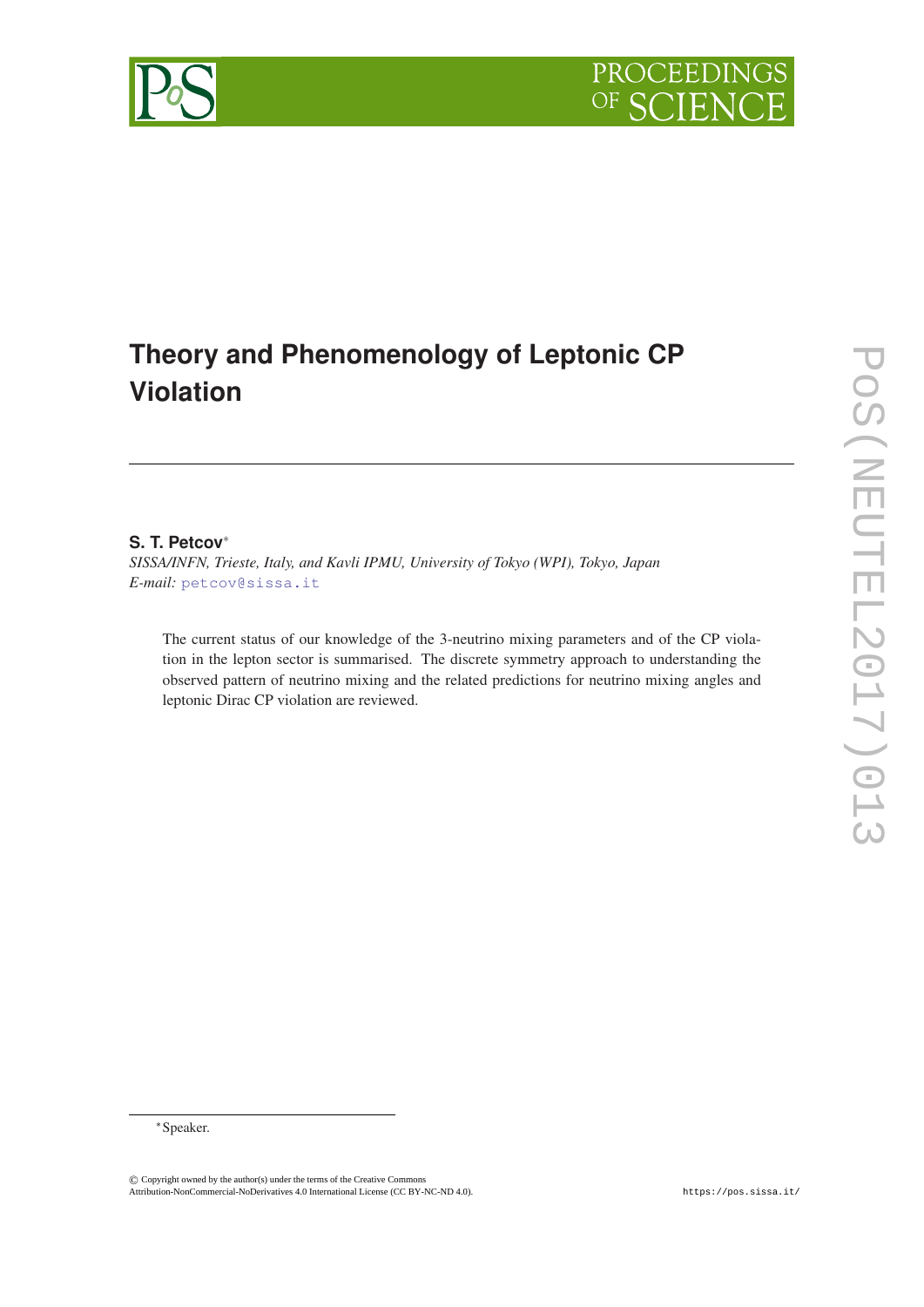#### 1. Introduction: the Three Neutrino Mixing

It was announced on February 24 this year (2017) that The Pontecorvo Prize for 2016 was awarded to Prof. Yifang Wang (from the Daya Bay Collaboration), Prof. Soo-Bong Kim (from RENO Collaboration ) Prof. K. Nishikawa (from T2K Collaboration) "For their outstanding contributions to the study of the neutrino oscillation phenomenon and to the measurement of the Theta13 mixing angle in the Daya Bay, RENO and T2K experiments." As is well known, the relatively large value of the "reactor" (or "CHOOZ") angle  $\theta_{13} \cong 0.15$  measured in the Daya Bay, RENO and Double Chooz experiments, indications for which were obtained first in the T2K experiment <sup>1</sup>, opened up the possibility to search for CP violation effects in neutrino oscillations. Determining the status of CP symmetry in the lepton sector is one of the principal goals of the program of current and future research in neutrino physics. Information on leptonic Dirac CP violation is presently provided by the T2K and NOνA neutrino oscillation experiments using as input the reactor neutrino data on  $\theta_{13}$  (see, e.g., [\[1\]](#page-13-0)), and from analyses of the global neutrino oscillation data (see, e.g., [[2](#page-13-0), [3](#page-13-0)]). In the future it is expected to be provided principally by the planned DUNE [[4](#page-13-0)] and T2HK [[5](#page-13-0)] experiments.

Other goals of primal importance of the program of research in neutrino physics, which extends beyond 2030, include [[1\]](#page-13-0):

i) determination of the status of lepton charge conservation and the nature - Dirac or Majorana of massive neutrinos (which is one of the most challenging and pressing problems in present day elementary particle physics);

ii) determination of the spectrum neutrino masses possess, or neutrino mass ordering;

iii) determination of the absolute neutrino mass scale, or  $min(m_i)$ .

A successful realisation of this program  $2$  is of fundamental importance for making progress in understanding the origin of neutrino masses and mixing and its possible relation to new beyond the Standard Model (BSM) physics.

All compelling neutrino oscillation data is compatible with 3-neutrino mixing in vacuum, which we are going to consider in what follows:

$$
\mathcal{L}_{\text{CC}} = -\frac{g}{\sqrt{2}} \sum_{l=e,\mu,\tau} \overline{l_L}(x) \gamma_\alpha \nu_{lL}(x) W^{\alpha\dagger}(x) + h.c., \ \nu_{lL}(x) = \sum_{j=1}^3 U_{lj} \nu_{jL}(x), \tag{1.1}
$$

where  $v_{IL}(x)$  are the flavour neutrino fields,  $v_{iL}(x)$  is the left-handed (LH) component of the field of the neutrino ν*<sup>j</sup>* having a mass *m<sup>j</sup>* , and *U* is a unitary matrix - the Pontecorvo, Maki, Nakagawa, Sakata (PMNS) neutrino mixing matrix [\[6,](#page-14-0) [7,](#page-14-0) [8\]](#page-14-0),  $U \equiv U_{PMNS}$ .

In the case of 3 light neutrinos, the  $3 \times 3$  unitary neutrino mixing matrix *U* can be parametrised, as is well known, by 3 angles and, depending on whether the massive neutrinos  $v_i$  are Dirac or Majorana particles, by one Dirac, or one Dirac and two Majorana, CP violation (CPV) phases [\[9\]](#page-14-0):

$$
U = VP, \quad P = \text{diag}(1, e^{i\frac{\alpha_{21}}{2}}, e^{i\frac{\alpha_{31}}{2}}), \tag{1.2}
$$

<sup>&</sup>lt;sup>1</sup>For a review of the Daya Bay, RENO, Double Chooz and T2K data on  $\theta_{13}$  see, e.g., [\[1\]](#page-13-0).

<sup>&</sup>lt;sup>2</sup>See, e.g.,  $[1]$  $[1]$  $[1]$  for a rather detailed list of current and planned experiments that are foreseen to contribute to the comprehensive long-term program of research in neutrino physics.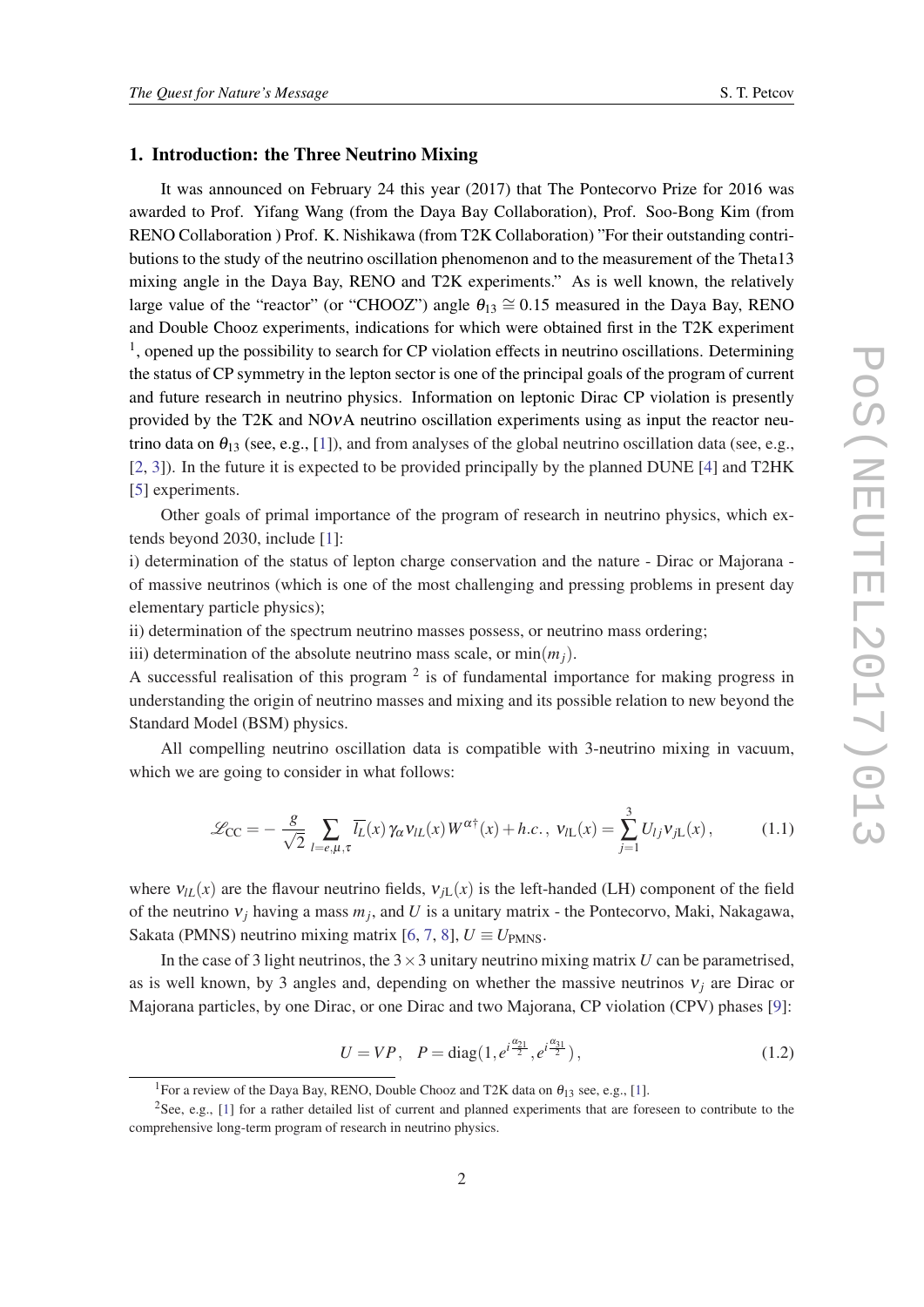<span id="page-2-0"></span>

| Parameter                                      | Best fit value | $2\sigma$ range                  | $3\sigma$ range            |
|------------------------------------------------|----------------|----------------------------------|----------------------------|
| $\sin^2 \theta_{12}/10^{-1}$                   | 2.97           | $2.65 - 3.34$                    | $2.50 - 3.54$              |
| $\sin^2 \theta_{13}/10^{-2}$ (NO)              | 2.15           | $1.99 - 2.31$                    | $1.90 - 2.40$              |
| $\sin^2 \theta_{13}/10^{-2}$ (IO)              | 2.16           | $1.98 - 2.33$                    | $1.90 - 2.42$              |
| $\sin^2 \theta_{23}/10^{-1}$ (NO)              | 4.25           | $3.95 - 4.70$                    | $3.81 - 6.15$              |
| $\sin^2 \theta_{23} / 10^{-1}$ (IO)            | 5.89           | $3.99 - 4.83 \oplus 5.33 - 6.21$ | $3.84 - 6.36$              |
| $\delta/\pi$ (NO)                              | 1.38           | $1.00 - 1.90$                    | $0 - 0.17 \oplus 0.76 - 2$ |
| $\delta/\pi$ (IO)                              | 1.31           | $0.92 - 1.88$                    | $0 - 0.15 \oplus 0.69 - 2$ |
| $\Delta m_{21}^2/10^{-5}$ eV <sup>2</sup>      | 7.37           | $7.07 - 7.73$                    | $6.93 - 7.96$              |
| $\Delta m_{31}^2/10^{-3}$ eV <sup>2</sup> (NO) | 2.56           | $2.49 - 2.64$                    | $2.45 - 2.69$              |
| $\Delta m_{23}^2/10^{-3}$ eV <sup>2</sup> (IO) | 2.54           | $2.47 - 2.62$                    | $2.42 - 2.66$              |

Table 1: The best fit values,  $2\sigma$  and  $3\sigma$  ranges of the neutrino oscillation parameters obtained in the global analysis of the neutrino oscillation data performed in [[2\]](#page-13-0) (The Table is taken from ref. [\[11](#page-14-0)]).

where  $\alpha_{21,31}$  are the two Majorana CPV phases and in the "standard" parametrisation [\[1\]](#page-13-0) the matrix *V* is given by:

$$
V = \begin{pmatrix} c_{12}c_{13} & s_{12}c_{13} & s_{13}e^{-i\delta} \\ -s_{12}c_{23} - c_{12}s_{23}s_{13}e^{i\delta} & c_{12}c_{23} - s_{12}s_{23}s_{13}e^{i\delta} & s_{23}c_{13} \\ s_{12}s_{23} - c_{12}c_{23}s_{13}e^{i\delta} & -c_{12}s_{23} - s_{12}c_{23}s_{13}e^{i\delta} & c_{23}c_{13} \end{pmatrix}.
$$
 (1.3)

In eq. (1.3),  $c_{ij} = \cos \theta_{ij}$ ,  $s_{ij} = \sin \theta_{ij}$ , the angles  $\theta_{ij} = [0, \pi/2)$ , and  $\delta = [0, 2\pi]$  is the Dirac CPV phase. It follows from the current data that the three massive neutrinos  $v_{1,2,3}$  should have masses not exceeding approximately 0.5 eV,  $m_{1,2,3} \le 0.5$  eV. On the basis of the existing neutrino data it is impossible to determine whether the massive neutrinos  $v_i$  are Dirac or Majorana fermions.

In the case of 3-neutrino mixing, oscillations involving all flavour neutrinos  $v_l$  (antineutrinos  $\bar{\mathbf{v}}_l$ ),  $\mathbf{v}_l \leftrightarrow \mathbf{v}_{l'}$  ( $\bar{\mathbf{v}}_l \leftrightarrow \bar{\mathbf{v}}_{l'}$ ),  $l, l' = e, \mu, \tau$ , are possible. The 3-neutrino oscillation probabilities  $P(\mathbf{v}_l \rightarrow \mathbf{v}_l)$  $v_{l'}$ ) and  $P(\bar{v}_l \rightarrow \bar{v}_{l'})$  are functions of the neutrino energy, *E*, the source-detector distance *L*, of the elements of *U* and, for relativistic neutrinos used in all neutrino experiments performed so far, of the two independent neutrino mass squared differences  $\Delta m_{21}^2 \neq 0$  and  $\Delta m_{31}^2 \neq 0$ ,  $(\Delta m_{jk}^2 \equiv m_j^2 - m_k^2)$ present in the case of 3-neutrino mixing (see, e.g., ref. [\[10](#page-14-0)]).

The existing data, accumulated over many years of studies of neutrino oscillations, allow us to determine  $\Delta m_{21}^2$  $\Delta m_{21}^2$  $\Delta m_{21}^2$ ,  $\theta_{12}$ , and  $|\Delta m_{31(32)}^2|$ ,  $\theta_{23}$  and  $\theta_{13}$ , with a relatively high precision [2, [3\]](#page-13-0). Since 2013 there are also persistent hints that the Dirac CPV phase  $\delta$  has a value close to  $3\pi/2$  (see [[12\]](#page-14-0)). The best fit values (b.f.v.) and the  $2\sigma$  and  $3\sigma$  allowed ranges of  $\Delta m_{21}^2$ ,  $s_{12}^2$ ,  $|\Delta m_{31(32)}^2|$ ,  $s_{23}^2$ ,  $s_{13}^2$  and  $\delta$ , found in the latest analysis of global neutrino oscillation data performed in [\[2\]](#page-13-0) are given in Table 1. Similar results were obtained in ref. [\[3\]](#page-13-0). In both analyses [\[2,](#page-13-0) [3\]](#page-13-0) the authors find, in particular, that  $\sin^2 \theta_{23} = 0.5$  lies outside the  $2\sigma$  range allowed by the current data, but is within the  $3\sigma$  allowed interval. Both groups also find that the best fit value of the Dirac CPV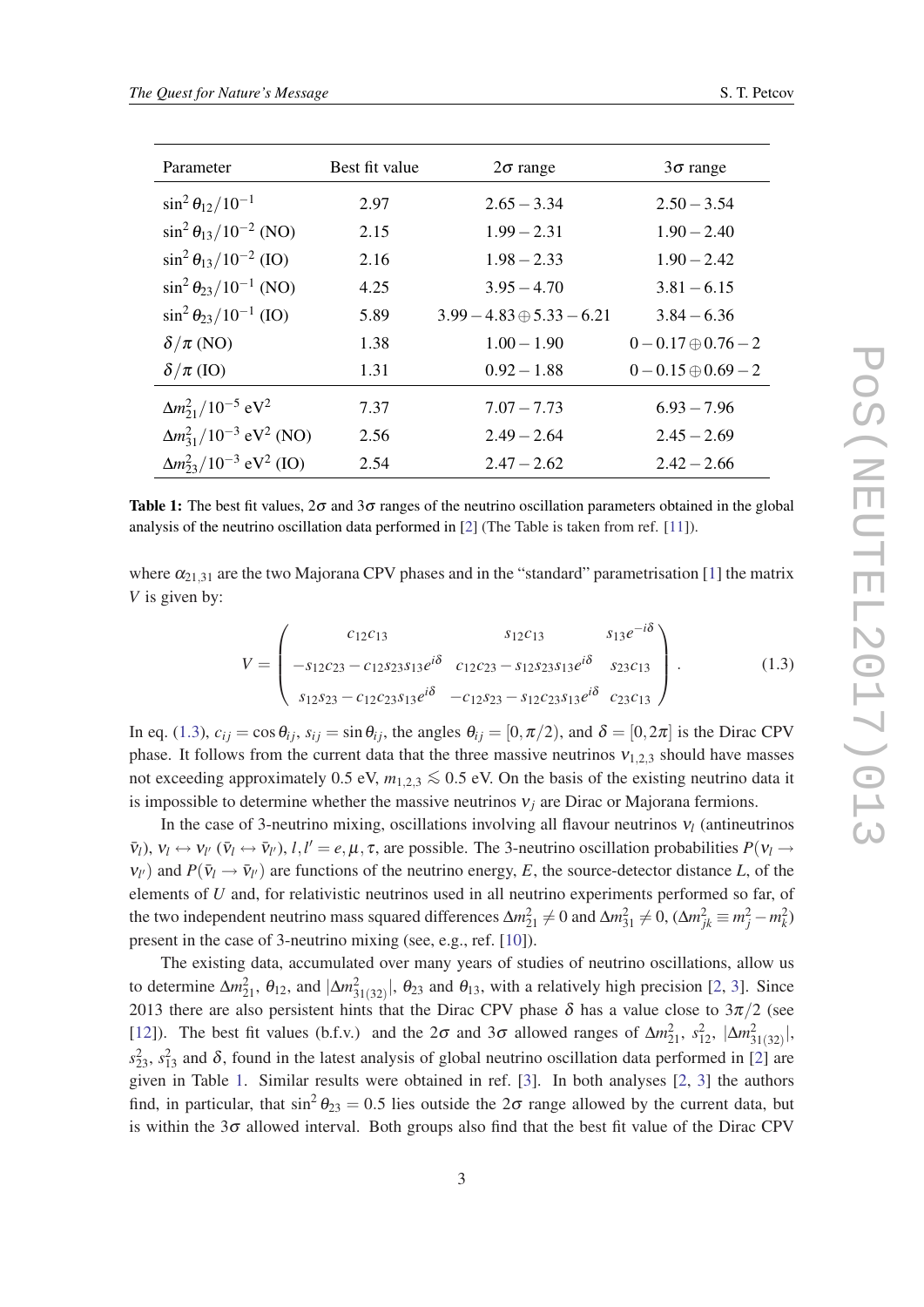<span id="page-3-0"></span>phases δ is close to 3π/[2](#page-13-0): in [2], for example, the authors find  $\delta = 1.38\pi\ (1.31\pi)$  for  $\Delta m^2_{31(32)} > 0$  $(\Delta m_{31(32)}^2 < 0)$ . The absolute  $\chi^2$  minimum takes place for  $\Delta m_{31(32)}^2 > 0$ , the local minimum in the case of  $\Delta m_{31(32)}^2 < 0$  being approximately by 0.7 $\sigma$  higher. According to ref. [\[2\]](#page-13-0), the CP conserving value  $\delta = 0$ , or  $2\pi$ , is disfavored at  $2.4\sigma$  (3.2 $\sigma$ ) for  $\Delta m^2_{31(32)} > 0$  ( $\Delta m^2_{31(32)} < 0$ ); the CP conserving value  $\delta = \pi$  in the case of  $\Delta m_{31(32)}^2 > 0$  ( $\Delta m_{31(32)}^2 < 0$ ) is statistically approximately 2.0σ (2.5σ) away from the best fit value  $\delta \approx 1.38\pi$  (1.31 $\pi$ ). In what concerns the CP violating value  $\delta = \pi/2$ , it is strongly disfavored at 3.4 $\sigma$  (3.9 $\sigma$ ) for  $\Delta m_{31(32)}^2 > 0$  ( $\Delta m_{31(32)}^2 < 0$ ) <sup>3</sup>. At 3 $\sigma$ ,  $\delta/\pi$  is found to lie in the case of  $\Delta m_{31(32)}^2 > 0$  $\Delta m_{31(32)}^2 > 0$  $\Delta m_{31(32)}^2 > 0$  ( $\Delta m_{31(32)}^2 < 0$ ) in the following intervals [2]:  $(0.00-0.17(0.16))\oplus(0.76(0.69)-2.00)$ . The results on  $\delta$  obtained in [[3](#page-13-0)] differ somewhat from, but are compatible at  $1\sigma$  C.L. with, those found in [\[2\]](#page-13-0).

It follows also from the results quoted in Table [1](#page-2-0) that  $\Delta m_{21}^2/|\Delta m_{31(32)}^2| \approx 0.03$ . We have  $|\Delta m_{31}^2| = |\Delta m_{32}^2 - \Delta m_{21}^2| \cong |\Delta m_{32}^2|$ . The angle  $\theta_{12}$  is definitely smaller than  $\pi/4$ : the value of  $\theta_{12} = \pi/4$ , i.e., maximal solar neutrino mixing, is ruled out at high confidence level by the data:  $\cos 2\theta_{12} \ge 0.29$  at 99.73% C.L. The quoted results imply also that the value of  $\theta_{23}$  can deviate by approximately  $\pm 0.1$  from  $\pi/4$ ,  $\theta_{12} \cong \pi/5.4$  and that  $\theta_{13} \cong \pi/20$ . Thus, the pattern of neutrino mixing differs drastically from the pattern of quark mixing.

Apart from the hint that the Dirac phase  $\delta \sim 3\pi/2$ , no other experimental information on the Dirac and Majorana CPV phases in the neutrino mixing matrix is available at present. Thus, the status of CP symmetry in the lepton sector is essentially unknown. With  $\theta_{13} \cong 0.15 \neq 0$ , the Dirac phase  $\delta$  can generate CP violating effects in neutrino oscillations [\[9](#page-14-0), [13\]](#page-14-0), i.e, a difference between the probabilities of the  $v_l \to v_{l'}$  and  $\bar{v}_l \to \bar{v}_{l'}$  oscillations,  $l \neq l' = e, \mu, \tau$ . The magnitude of CP violation in  $v_l \to v_{l'}$  and  $\bar{v}_l \to \bar{v}_{l'}$  oscillations,  $l \neq l' = e, \mu, \tau$ , is determined by [[14\]](#page-14-0) the rephasing invariant  $J_{CP}$ , associated with the Dirac CPV phase in  $U$ :

$$
J_{\rm CP} = \text{Im}\left(U_{\mu 3} U_{e3}^* U_{e2} U_{\mu 2}^*\right). \tag{1.4}
$$

It is analogous to the rephasing invariant associated with the Dirac CPV phase in the CKM quark mixing matrix [\[15](#page-14-0)]. In the standard parametrisation of the neutrino mixing matrix ([1.3](#page-2-0)),  $J_{\text{CP}}$  has the form:

$$
J_{CP} \equiv \text{Im}(U_{\mu 3} U_{e3}^* U_{e2} U_{\mu 2}^*) = \frac{1}{8} \cos \theta_{13} \sin 2\theta_{12} \sin 2\theta_{23} \sin 2\theta_{13} \sin \delta. \tag{1.5}
$$

Thus, given the fact that  $\sin 2\theta_{12}$ ,  $\sin 2\theta_{23}$  and  $\sin 2\theta_{13}$  have been determined experimentally with a relatively high precision, the size of CP violation effects in neutrino oscillations depends essentially only on the magnitude of the currently not well determined value of the Dirac phase  $\delta$ . The current data implies  $0.026(0.027) |\sin \delta| \lesssim |J_{CP}| \lesssim 0.035 |\sin \delta|$ , where we have used the 3 $\sigma$  ranges of  $\sin^2 \theta_{12}$  $\sin^2 \theta_{12}$  $\sin^2 \theta_{12}$ ,  $\sin^2 \theta_{23}$  and  $\sin^2 \theta_{13}$  given in Table 1. For the current best fit values of  $\sin^2 \theta_{12}$ ,  $\sin^2 \theta_{23}$ ,  $\sin^2 \theta_{13}$  and  $\delta$  we find in the case of  $\Delta m_{31(2)}^2 > 0$  ( $\Delta m_{31(2)}^2 < 0$ ):  $J_{CP} \cong 0.032 \sin \delta \cong -0.030$  $(J_{CP} \cong 0.032 \sin \delta \cong -0.027)$ . Thus, if the indication that  $\delta$  has a value close to  $3\pi/2$  is confirmed by future more precise data, i) the  $J_{CP}$  factor in the lepton sector would be approximately by 3 orders of magnitude larger in absolute value than the corresponding *JCP* factor in the quark sector, and ii) the CP violation effects in neutrino oscillations would be relatively large and observable.

<sup>&</sup>lt;sup>3</sup>The quoted confidence levels for  $\delta = 0, \pi$  and  $\pi/2$  are all with respect to the absolute  $\chi^2$  minimum.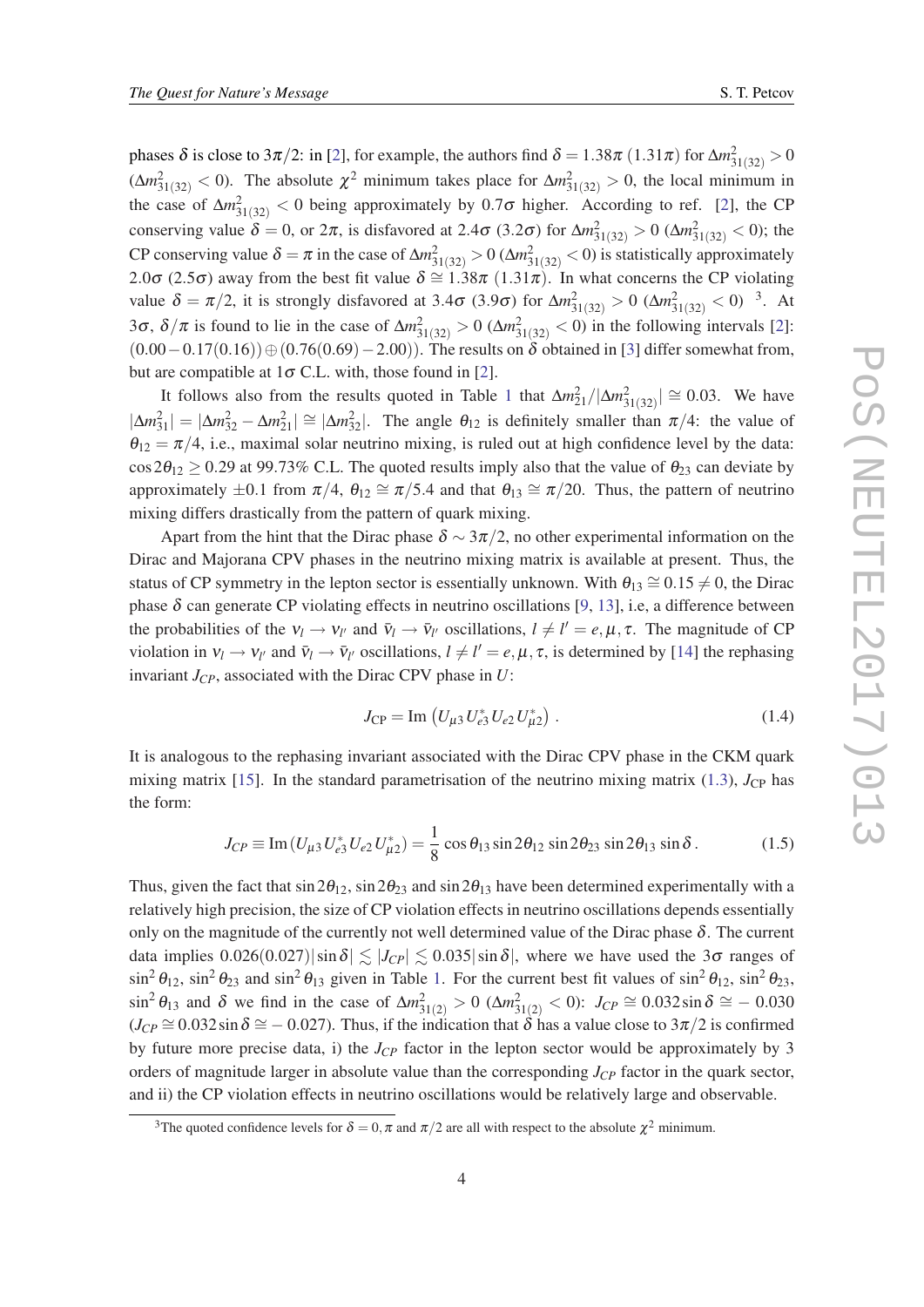If the neutrinos with definite masses  $v_i$ ,  $i = 1, 2, 3$ , are Majorana particles, the 3-neutrino mixing matrix contains two additional Majorana CPV phases [\[9\]](#page-14-0). However, the flavour neutrino oscillation probabilities  $P(v_l \to v_{l'})$  and  $P(\bar{v}_l \to \bar{v}_{l'})$ ,  $l, l' = e, \mu, \tau$ , do not depend on the Majorana phases [\[9,](#page-14-0) [16\]](#page-14-0). The Majorana phases can play important role, e.g, in  $|\Delta L| = 2$  processes like neutrinoless double beta  $((\beta \beta)_{0v})$  decay  $(A,Z) \rightarrow (A,Z+2) + e^- + e^-$ , *L* being the total lepton charge, in which the Majorana nature of massive neutrinos  $v_i$  manifests itself (see, e.g, refs. [\[10](#page-14-0), [17](#page-14-0)]).

Our interest in the CPV phases present in the neutrino mixing matrix is stimulated also by the intriguing possibility that the Dirac phase and/or the Majorana phases in  $U_{PMNS}$  can provide the CP violation necessary for the generation of the observed baryon asymmetry of the Universe (BAU) [[18\]](#page-14-0) (for specific models in which this possibility is realised see, e.g., [[19\]](#page-14-0)).

Understanding the origin of the patterns of neutrino mixing and of neutrino mass squared differences, revealed by the data obtained in the neutrino oscillation experiments is one of the most challenging problems in neutrino physics. It is part of the more general fundamental problem in particle physics of understanding the origins of flavour, i.e., of the patterns of quark, charged lepton and neutrino masses, and of the quark and lepton mixing.

In this article we will review aspects of the SYMMETRY approach to understanding the form of neutrino mixing, which is based on non-Abelian discrete flavour symmetries and is widely explored at present (see, e.g., [\[20](#page-14-0), [21,](#page-14-0) [22\]](#page-14-0) and references therein). One of the most striking features of this approach is that it leads to specific correlations between the values of at least some of the mixing angles of the neutrino mixing matrix  $U_{PMS}$  and, either to specific fixed values of CPV phases present in *U*<sub>PMNS</sub>, which are "trivial" (e.g.,  $\delta = 0$  or  $\pi$ ,  $\alpha_{21} = \alpha_{31} = 0$ ), (see, e.g., [\[22\]](#page-14-0)), or to a correlation between the values of the neutrino mixing angles and of the cosine of the Dirac CPV phase  $\delta$  of  $U_{\text{PMNS}}$  [\[23](#page-14-0), [24,](#page-14-0) [25](#page-14-0), [26\]](#page-14-0)<sup>4</sup>, i.e., to a "sum rule" for cos  $\delta$ . As a consequence of this correlation one obtains predictions for the value of  $\delta$  and, correspondingly, for the *J<sub>CP</sub>* factor and for the CP violating effects in neutrino oscillations. These predictions depend, in particular, on the the underlying discrete symmetry used to derive the observed pattern of neutrino mixing and on the type of breaking of the symmetry, necessary to reproduce the measured values of the neutrino mixing angles. We will review also the predictions for  $\delta$  and the *J*<sub>CP</sub> factor in the cases of widely discussed underlying symmetry patterns of the PMNS matrix and the prospects of testing these predictions in future planned neutrino oscillation experiments.

# 2. Discrete Symmetry Approach to Neutrino Mixing (The Quest for Nature's Message)

We believe, and we are not alone in holding this view, that with the observed pattern of neutrino mixing Nature is "sending" us a Message. The Message is encoded in the values of the neutrino mixing angles, leptonic CPV phases in the PMNS matrix and neutrino masses. We do not know at present what is the content of Nature's Message. However, on the basis of the current ideas about the possible origins of the observed pattern of neutrino mixing, the Nature's Message can have two

<sup>&</sup>lt;sup>4</sup>In the case of Majorana massive neutrinos one can obtain (under specific conditions) also correlations between the values of the two Majorana CPV phases present in  $U_{PMNS}$  and of the three neutrino mixing angles and of the Dirac CPV phase [[23\]](#page-14-0).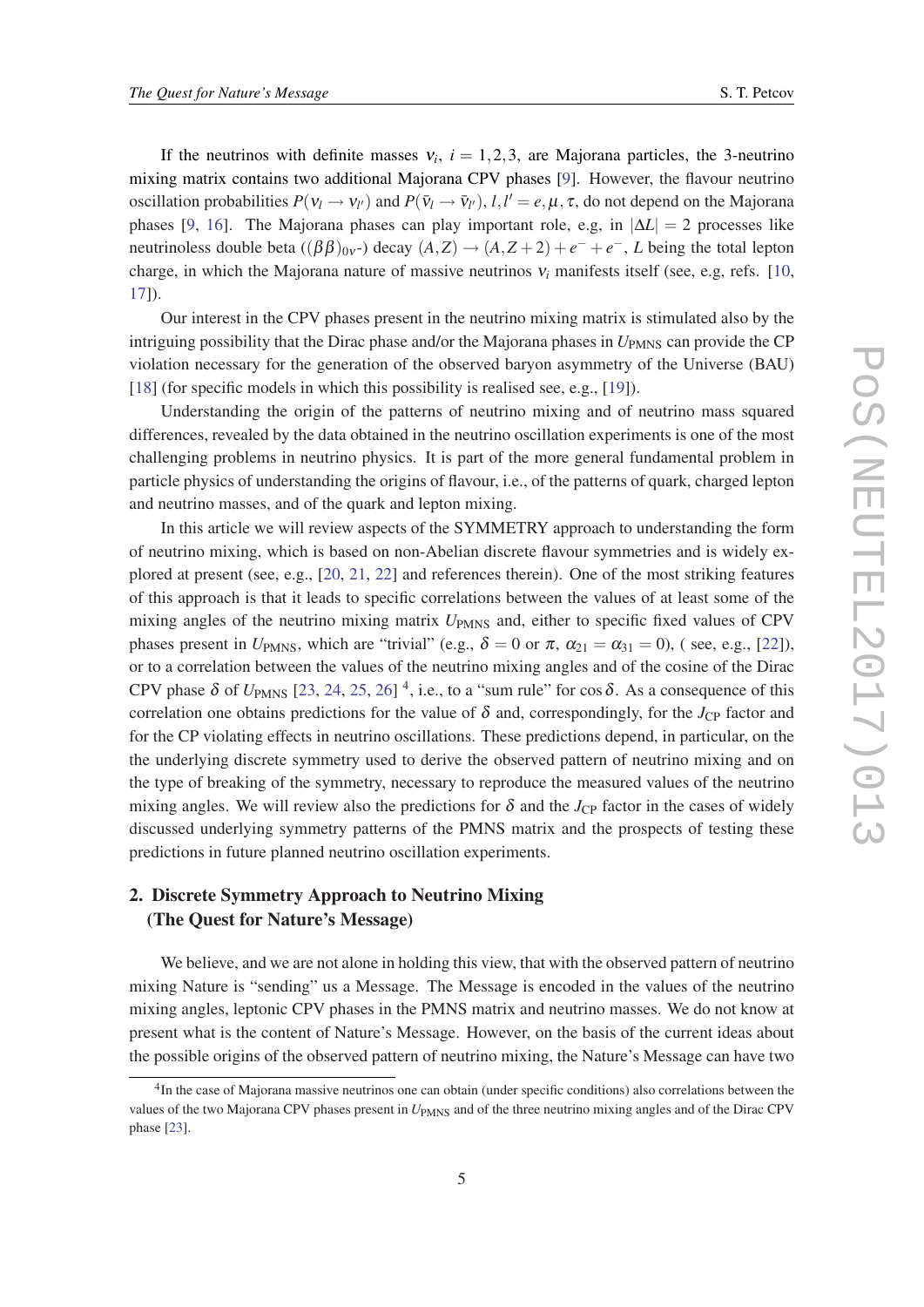completely different contents, each of which can be characterised by one word: ANARCHY or SYMMETRY. In the ANARCHY approach [\[27\]](#page-14-0) to understanding the pattern of neutrino mixing it is assumed that Nature "threw dice" when Nature was "choosing" the values of the neutrino masses, mixing angles and leptonic CPV phases. The main prediction of the ANARCHY explanation of the pattern of neutrino mixing is the absence of whatever correlations between the values of the neutrino mixing angles, between the values of the neutrino mixing angles and the CPV phases and between the values of the neutrino masses, all of them being random quantities. In contrast, one of the most characteristic prediction of the SYMMETRY approach to neutrino mixing is the existence of correlations between the values of at least some of the observables (angles, CPV phases) of the the neutrino mixing matrix.

Within the SYMMETRY approach, the observed pattern of neutrino mixing can be naturally understood on the basis of specific class of symmetries - the class of non-Abelian discrete (finite) flavour symmetries (see, e.g., [\[20](#page-14-0), [21](#page-14-0), [22](#page-14-0)]). Thus, the specific form of the neutrino mixing can have its origin in the existence of new fundamental symmetry in the lepton sector. The most distinctive feature of the approach to neutrino mixing based on non-Abelian discrete flavour symmetries is the predictions i) of the values of some of the neutrino mixing angles and leptonic CPV phases, and/or ii) of existence of correlations between the values of at least some the neutrino mixing angles and/or between the values of the neutrino mixing angles and the Dirac CPV phase in the PMNS matrix, etc. (see, e.g.,  $[22, 23, 24, 25]$  $[22, 23, 24, 25]$  $[22, 23, 24, 25]$  $[22, 23, 24, 25]$  $[22, 23, 24, 25]$  $[22, 23, 24, 25]$  $[22, 23, 24, 25]$ )<sup>5</sup>. Most importantly, these predictions and predicted correlations, and thus the discrete symmetry approach itself, can be tested experimentally (see, e.g., [\[23\]](#page-14-0) and [[11,](#page-14-0) [24](#page-14-0), [33,](#page-14-0) [34,](#page-14-0) [35](#page-14-0)]).

#### 2.1 Symmetry Forms of Neutrino Mixing

The observed pattern of neutrino mixing in the reference 3-neutrino mixing scheme we are going to consider in what follows is characterised, as we have seen, by two large mixing angles  $\theta_{12}$ and  $\theta_{23}$ , and one small mixing angle  $\theta_{13}$ :  $\theta_{12} \cong 33^\circ$ ,  $\theta_{23} \cong 45^\circ \pm 6^\circ$  and  $\theta_{13} \cong 8.4^\circ$ . These values can naturally be explained by extending the Standard Theory (ST) with a flavour symmetry corresponding to a non-Abelian discrete (finite) group *G<sup>f</sup>* . This symmetry is supposed to exist at some high-energy scale and to be broken at lower energies to residual symmetries of the charged lepton and neutrino sectors, described respectively by subgroups  $G_e$  and  $G_v$  of  $G_f$ . Flavour symmetry groups *G<sup>f</sup>* that have been used in this approach to neutrino mixing and lepton flavour include *S*4,  $A_4, T', A_5, D_n$  (with  $n = 10, 12$ ),  $\Delta(27)$ , the series  $\Delta(6n^2)$ , to name several <sup>6</sup> (see, e.g., ref. [\[21](#page-14-0)] for definitions of these groups and discussion of their properties  $\frac{7}{1}$ . The numbers of elements, of generators and of irreducible representations of the groups  $S_4$ ,  $A_4$ ,  $T'$ ,  $A_5$ ,  $D_{10}$  and  $D_{12}$  are given in Table [2](#page-6-0). The choice of the non-Abelian discrete groups  $S_4$ ,  $A_4$ ,  $T'$ ,  $A_5$ , etc. is related, in par-

<sup>&</sup>lt;sup>5</sup>Combining the discrete symmetry approach with the idea of generalised CP invariance [\[28](#page-14-0), [29\]](#page-14-0) – a generalistaion of the standard CP invariance requirement – allows to obtain predictions also for the Majorana CPV phases in the PMNS matrix in the case of massive Majorana neutrinos (see, e.g., [\[11](#page-14-0), [30,](#page-14-0) [31,](#page-14-0) [32](#page-14-0)] and references quoted therein).

<sup>&</sup>lt;sup>6</sup>Some of the groups  $T'$ ,  $A_5$ , etc. can be and have been used also for a unified description of the quark and lepton flavours, see, e.g., refs. [\[36](#page-15-0)] and references quoted therein.

<sup>7</sup>*S*<sup>4</sup> is the group of permutations of 4 objects and the symmetry group of the cube. *A*<sup>4</sup> is the group of even permutations of 4 objects and the symmetry group of the regular tetrahedron.  $T'$  is the double covering group of  $A_4$ .  $A_5$  is the icosahedron symmetry group of even permutations of five objects, etc. All these groups are subgroups of *SU*(3) and this will be assumed to hold for  $G_f$  considered by us.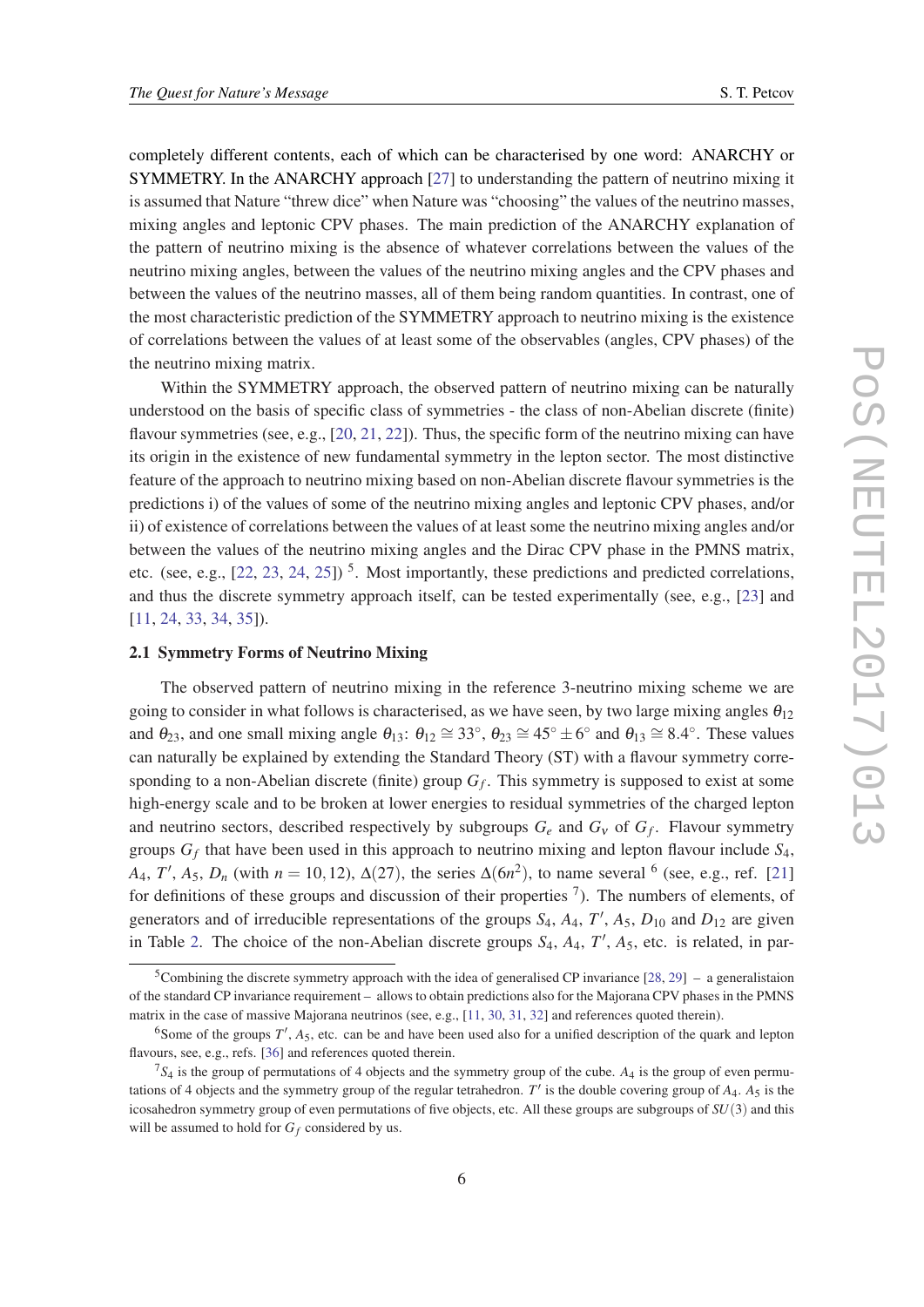<span id="page-6-0"></span>

| Group    | Number of elements | <b>Generators</b> | Irreducible representations                                           |
|----------|--------------------|-------------------|-----------------------------------------------------------------------|
| $S_4$    | 24                 | S, T, U           | 1, 1', 2, 3, 3'                                                       |
| $A_4$    | 12                 | $S$ , $T$         | 1, 1', 1'', 3                                                         |
| T'       | 24                 | S, T, R           | 1, 1', 1'', 2, 2', 2'', 3                                             |
| $A_5$    | 60                 | S, T              | 1, 3, 3', 4, 5                                                        |
| $D_{10}$ | 20                 | A, B              | $1_1$ , $1_2$ , $1_3$ , $1_4$ , $2_1$ , $2_2$ , $2_3$ , $2_4$         |
| $D_{12}$ | 24                 | A, B              | $1_1$ , $1_2$ , $1_3$ , $1_4$ , $2_1$ , $2_2$ , $2_3$ , $2_4$ , $2_5$ |

Table 2: Number of elements, generators and irreducible representations of some discrete groups.

ticular, to the fact that they describe symmetries with respect to rotations on fixed large mixing angles and, correspondingly, lead to values of the neutrino mixing angles  $\theta_{12}$  and  $\theta_{23}$ , which can differ from the measured values at most by sub-leading perturbative corrections, with  $\theta_{13}$  typically (but not universally) predicted to be zero. For instance, the groups  $A_4$ ,  $S_4$  and  $T'$  are commonly utilised to generate tri-bimaximal (TBM) mixing [[37](#page-15-0)]; the group *S*<sup>4</sup> can also be used to generate bimaximal (BM) mixing  $8$  [[39\]](#page-15-0);  $A_5$  can be utilised to generate golden ratio type A (GRA) [\[40](#page-15-0)] mixing; and the groups  $D_{10}$  and  $D_{12}$  can lead to golden ratio type B (GRB) [[41\]](#page-15-0) and hexagonal (HG) [[42\]](#page-15-0) mixing. For all these symmetry forms the neutrino mixing matrix  $U_{\nu}^{\circ}$  has the form:  $U_v^{\circ} = R_{23}(\theta_{23}^{\}})R_{13}(\theta_{13}^{\}})R_{12}(\theta_{12}^{\}})$  with  $\theta_{23}^{\}} = -\pi/4$  and  $\theta_{13}^{\}} = 0$ :

$$
U_{\nu}^{\circ} = R_{23} \left( \theta_{23}^{\nu} = -\pi/4 \right) R_{12} \left( \theta_{12}^{\nu} \right) = \begin{pmatrix} \cos \theta_{12}^{\nu} & \sin \theta_{12}^{\nu} & 0 \\ -\frac{\sin \theta_{12}^{\nu}}{\sqrt{2}} & \frac{\cos \theta_{12}^{\nu}}{\sqrt{2}} & -\frac{1}{\sqrt{2}} \\ -\frac{\sin \theta_{12}^{\nu}}{\sqrt{2}} & \frac{\cos \theta_{12}^{\nu}}{\sqrt{2}} & \frac{1}{\sqrt{2}} \end{pmatrix} . \tag{2.1}
$$

The value of the angle  $\theta_{12}^{\gamma}$ , and thus of  $\sin^2 \theta_{12}^{\gamma}$ , depends on the symmetry form of  $U_{\gamma}^{\circ}$ . For the TBM, BM, GRA, GRB and HG forms we have: i)  $\sin^2 \theta_{12}^{\nu} = 1/3$  (TBM), ii)  $\sin^2 \theta_{12}^{\nu} = 1/2$  (BM), iii)  $\sin^2 \theta_{12}^v = (2 + r)^{-1} \approx 0.276$  (GRA), *r* being the golden ratio,  $r = (1 + \sqrt{5})/2$ , iv)  $\sin^2 \theta_{12}^v =$  $(3-r)/4 \approx 0.345$  (GRB), and v)  $\sin^2 \theta_{12}^{\text{V}} = 1/4$  (HG).

In the approach under discussion it is standardly assumed that the LH neutrino fields,  $v_{\tilde{I}L}(x)$ , and the LH components of the charged lepton fields (in the basis in which charged lepton mass term is not diagonal)  $\tilde{l}_L(x)$ , which form an  $SU(2)_L$  doublet in the Standard Theory, are assigned to the same r-dimensional irreducible unitary representation  $\rho_r(g_f)$  of the Group  $G_f$ ,  $g_f$  being an element of  $G_f$ . In the cases of  $G_f = A_4$ ,  $S_4$ ,  $T'$  and  $A_5$ , which possess 3-dimensional irreducible representations,  $\rho(g_f)$  is standardly taken to be a 3-dimensional irreducible unitary representation 3,  $\rho_r(g_f) = \rho_3(g_f)$ . This is equivalent to the assumption of unification of the three lepton families at some high energy scale. We are going to consider this choice in what follows.

<sup>8</sup>Bimaximal mixing can also be a consequence of the conservation of the lepton charge  $L' = L_e - L_\mu - L_\tau$  (LC) [\[38](#page-15-0)], supplemented by  $\mu - \tau$  symmetry.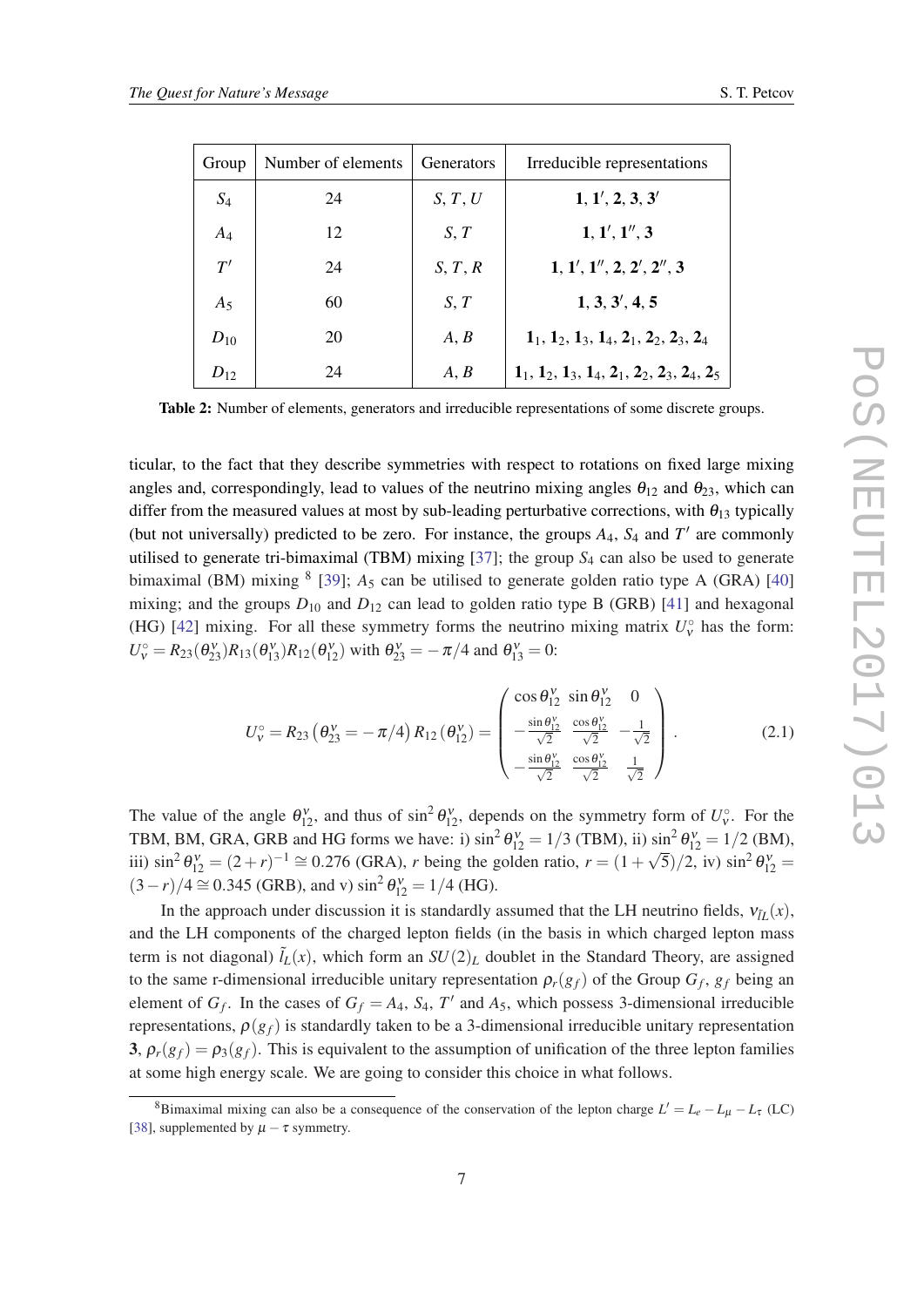At low energies the flavour symmetry  $G_f$  has necessarily to be broken so that the three lepton flavours can be distinguished and the electron, muon and tauon as well as the three neutrinos with definite mass  $v_1$ ,  $v_2$  and  $v_3$ , can get different masses. Thus,  $G_f$  is broken to different residual symmetries  $G_e$  and  $G_v$ ,  $G_e \neq G_v$ , of the charged lepton and neutrino mass terms, respectively <sup>9</sup>. Possible discrete symmetries  $G_e$  of the charged lepton mass term (leaving  $M_e M_e^{\dagger}$  invariant,  $M_e$ being the charged lepton mass matrix in left-right (L-R) convention) are: i)  $G_e = Z_n$ , with integer  $n \geq 2$ , or ii)  $Z_m \times Z_k$ , with integer *m*,  $k \geq 2$ . The maximal symmetry  $G_v$  of the Majorana mass term of the LH flavour neutrino fields  $v_{\tilde{L}}(x)$  (leaving  $M_v$  and  $M_v^{\dagger}M_v$  invariant,  $M_v$  being the mass matrix in R-L convention) is the  $Z_2 \times Z_2$  (sometimes referred to as the Klein four group) symmetry.  $G_v$ can obviously be just  $Z_2$ . The subgroup  $G_e$ , in particular, can be trivial.

For fixed  $G_f$  and irreducible representation  $\rho_r(g_f)$ , non-trivial residual symmetries constrain the forms of the  $3 \times 3$  unitary matrices  $U_e$  and  $U_v$ , which diagonalise the charged lepton and neutrino mass matrices, and the product of which represents the PMNS matrix:

$$
U_{\text{PMNS}} = U_e^{\dagger} U_v. \tag{2.2}
$$

Thus, the residual symmetries constrain also the form of  $U_{PMNS}$ .

The TBM form of  $U_{\mathbf{v}}^{\circ}$  (see eq. ([2.1](#page-6-0))) can originate from  $G_f = S_4$  symmetry with residual symmetry  $G_v = Z_2 \times Z_2$ ; it can be obtained also from a  $G_f = A_4$  symmetry with  $G_v = Z_2$  and imposing additional "accidental"  $\mu - \tau$  (i.e.,  $Z_2$ ) symmetry of the neutrino Majorana mass matrix  $M_v$  (see, e.g., [[22\]](#page-14-0) and references quoted therein). The group  $G_f = S_4$  can also be used to generate the BM from of  $U_v^{\circ}$  (e.g., by choosing  $G_v = Z_2$  combined with an accidental  $\mu - \tau$  symmetry) [[43,](#page-15-0) [25\]](#page-14-0). In all these cases  $U_v = U_v^{\circ} P^{\circ}$ ,  $P^{\circ} = P^{\circ}(\xi_{21}, \xi_{31})$  being a diagonal matrix containing two phases  $\xi_{21}$  and  $\xi_{31}$  which contribute to the Majorana phases  $\alpha_{21}$  and  $\alpha_{31}$ .

In the symmetry approach to neutrino mixing typically the matrix  $U<sub>v</sub>$  has an underlying symmetry form, for example, TBM, BM, GRA, GRB, HG. For all these five forms  $U_v = U_v^{\circ} P^{\circ}$ ,  $\theta_{13}^v = 0$ and needs to be corrected; if the measured  $\theta_{23}$  is established to differ significantly from  $\pi/4$ ,  $|\theta_{23}^{\text{v}}| = \pi/4$  should be corrected. The sub-leading perturbative corrections, needed to bring the "symmetry" values of the three neutrino mixing angles in  $U_v^{\circ}$  to the measured values of  $\theta_{12}$ ,  $\theta_{23}$ and  $\theta_{13}$  in  $U_{PMNS}$  can most naturally be provided by the unitary matrix  $U_e$  (see, e.g., [[26\]](#page-14-0)). In certain classes of models, however,  $U_e$  coincides with the unit  $3 \times 3$  matrix and the requisite corrections are incorporated in a factor contained in the matrix  $U_v$  (see, e.g., [[22\]](#page-14-0)).

As we have indicated, one of the main characteristics of the discussed approach to neutrino mixing based on discrete flavour symmetries is that it leads to certain specific predictions for the values of, and/or correlations between, the low-energy neutrino mixing parameters, which can be tested experimentally. These predictions depend on the chosen  $G_f$ ,  $\rho(g_f)$ ,  $G_e$  and  $G_v$ . We give a few examples [[22](#page-14-0), [23,](#page-14-0) [24](#page-14-0), [25,](#page-14-0) [29,](#page-14-0) [30](#page-14-0), [31,](#page-14-0) [32,](#page-14-0) [34](#page-14-0), [43\]](#page-15-0).

**I.** In a large class of models one gets  $\sin^2 \theta_{23} = 0.5$ .

**II.** In different class of models one finds that the values of  $\sin^2 \theta_{23}$  and  $\sin^2 \theta_{13}$  are correlated:  $\sin^2 \theta_{23} = 0.5(1 \mp \sin^2 \theta_{13} + O(\sin^4 \theta_{13})).$ 

**III.** In certain models  $\sin^2 \theta_{23}$  is predicted to have specific values which differ significantly from

<sup>&</sup>lt;sup>9</sup>Given a discrete (finite)  $G_f$ , there are more than one (but still a finite number of) possible residual symmetries  $G_e$ and *G<sub>v</sub>*, see, e.g., [[21,](#page-14-0) [22\]](#page-14-0).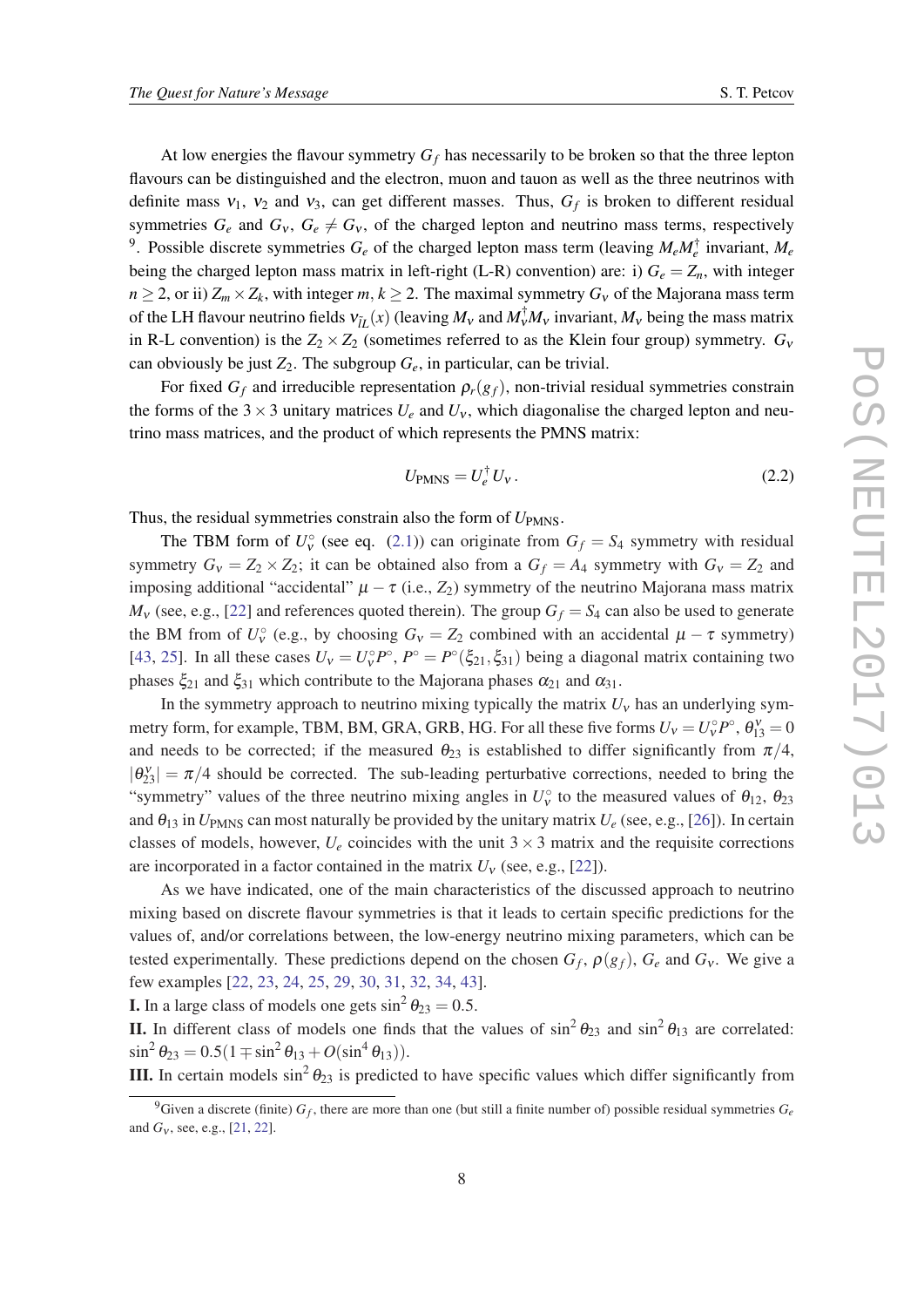<span id="page-8-0"></span>those in cases I and II [\[24](#page-14-0)]:  $\sin^2 \theta_{23} = 0.455$ ; or 0.463; or 0.537; or 0.545, the uncertainties in these predictions being insignificant.

**IV.** Certain class of models predict a correlation between the values of  $\sin^2\theta_{12}$  and  $\sin^2\theta_{13}$ :  $\sin^2\theta_{12}$  =  $1/(3\cos^2{\theta_{13}}) = (1 + \sin^2{\theta_{13}} + O(\sin^4{\theta_{13}}))/3 \approx 0.340$ , where we have used the b.f.v. of  $\sin^2{\theta_{13}}$ . **V.** In another class of models one still finds a correlation between the values of  $\sin^2 \theta_{12}$  and  $\sin^2 \theta_{13}$ , which, however, differs from that in Case IV:  $\sin^2 \theta_{12} = (1 - 3\sin^2 \theta_{13})/(3\cos^2 \theta_{13}) =$  $(1-2\sin^2\theta_{13}+O(\sin^4\theta_{13}))/3 \approx 0.319$ , where we have used again the b.f.v. of sin<sup>2</sup>  $\theta_{13}$ .

VI. In large classes of models in which the elements of the PMNS matrix are predicted to be functions of just one real continuous free parameter ("one-parameter models"), the Dirac and the Majorana CPV phases have "trivial" CP conserving values 0 or π. In certain one-parameter schemes, however, the Dirac phases  $\delta = \pi/2$  or  $3\pi/2$ .

VII. In models in which the elements of the PMNS matrix are functions of two (angle, or one angle and one phase) or three (two angle and one phase) parameters, the Dirac phase  $\delta$  satisfies a sum rule by which cos  $\delta$  is expressed in terms of the three neutrino mixing angles  $\theta_{12}$ ,  $\theta_{23}$ ,  $\theta_{13}$  and one (or more) fixed (known) parameters  $\theta^{\nu}$  which depend of the discrete symmetry  $G_f$  employed and on the residual symmetries  $G_e$  and  $G_v$  [[23,](#page-14-0) [24,](#page-14-0) [25,](#page-14-0) [26\]](#page-14-0). In this cases the  $J_{CP}$  factor which determines the magnitude of CP violation effects in neutrino oscillations, is also completely determined by the values of the three neutrino mixing angles and the symmetry parameter(s)  $\theta_v$ .

The predictions listed above, and therefore the respective models can be and will be tested in the currently running (T2K, NOνA) and future planned (JUNO, T2HK, DUNE) experiments.

## 2.2 Predictions for the Dirac CPV Phase

We will consider next for concreteness the approach followed in [\[23,](#page-14-0) [33](#page-14-0), [26,](#page-14-0) [24](#page-14-0)] in which the requisite corrections to the underlying symmetry form of the neutrino mixing matrix are provided by the matrix  $U_e$  corresponding to  $G_f$  i) either broken to  $G_e = Z_2$ , or ii) completely broken, by the charged lepton mass term. In this case the PMNS matrix has the following general form [\[44](#page-15-0)]:

$$
U = U_e^{\dagger} U_v = (\tilde{U}_e)^{\dagger} \Psi U_v^{\circ} P^{\circ}, \qquad (2.3)
$$

Here  $\tilde{U}_e$  is a 3  $\times$  3 unitary matrix and  $\Psi$  is a diagonal phase matrix. The matrix  $\tilde{U}_e$  was chosen in [[23,](#page-14-0) [33](#page-14-0), [26\]](#page-14-0) to have the following two forms:

$$
\mathbf{A}: \tilde{U}_e = R_{23}^{-1}(\theta_{23}^e) R_{12}^{-1}(\theta_{12}^e); \quad \mathbf{B}: \tilde{U}_e = R_{12}^{-1}(\theta_{12}^e).
$$
 (2.4)

where  $\theta_{12}^e$  and  $\theta_{23}^e$  are free real angle parameters. These two forms appear in a large class of theoretical models of flavour and studies, in which the generation of charged lepton masses is an integral part (see, e.g., [[30,](#page-14-0) [45](#page-15-0)]). The phase matrix  $\Psi$  in cases **A** and **B** is given by [\[23](#page-14-0), [26](#page-14-0)]:

**A**: 
$$
\Psi = \text{diag}(1, e^{-i\Psi}, e^{-i\omega})
$$
; **B**:  $\Psi = \text{diag}(1, e^{-i\Psi}, 1)$ . (2.5)

The phases  $\omega$  and/or  $\psi$  serve as a source for the Dirac CPV phase  $\delta$  of the PMNS matrix and contribute to the Majorana CPV phases of the PMNS matrix  $\alpha_{21}$  and  $\alpha_{31}$  [[23\]](#page-14-0). The diagonal phase matrix  $P^{\circ}$  in eq. (2.3) contains two phases,  $\xi_{21}$  and  $\xi_{31}$ , which also contribute to the Majorana phases  $\alpha_{21}$  and  $\alpha_{31}$ , respectively.

Consider first the case of the five underlying symmetry forms of  $U_v^{\circ}$  - TBM, BM, GRA, GRB and HG - corrected by the matrix  $U_e$ , with the PMNS matrix given in eq. (2.3) and the matrices  $\tilde{U}_e$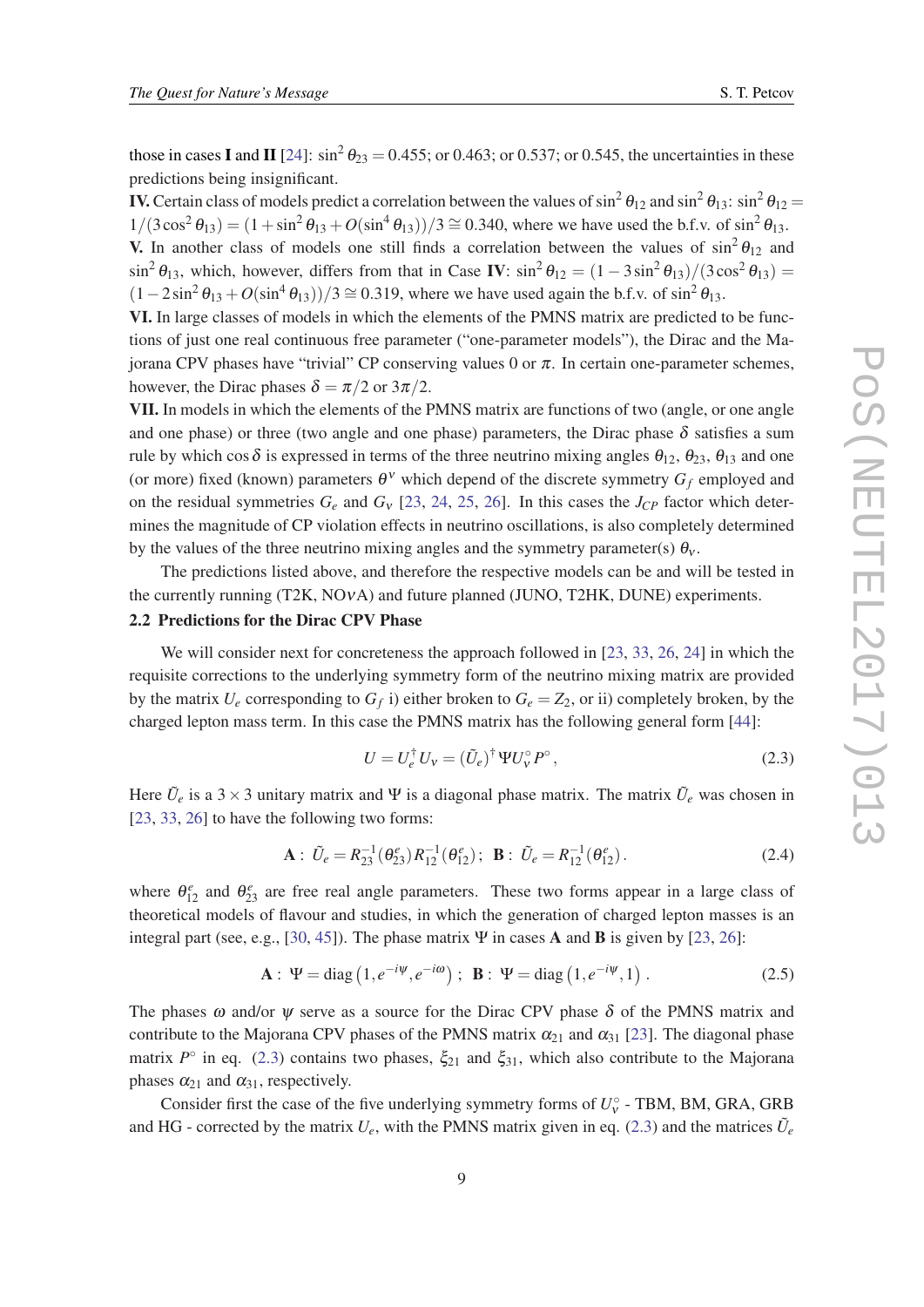<span id="page-9-0"></span>and Ψ as given in eqs. [\(2.4\)](#page-8-0) and [\(2.5](#page-8-0)). In the considered setting the Dirac phase  $\delta$  of the PMNS matrix satisfies the following sum rule [[23\]](#page-14-0):

$$
\cos \delta = \frac{\tan \theta_{23}}{\sin 2\theta_{12} \sin \theta_{13}} \left[ \cos 2\theta_{12}^{\nu} + \left( \sin^2 \theta_{12} - \cos^2 \theta_{12}^{\nu} \right) \left( 1 - \cot^2 \theta_{23} \sin^2 \theta_{13} \right) \right].
$$
 (2.6)

Within the approach employed this sum rule is exact and is valid for any value of the angle  $\theta_{23}^{\gamma}$  [\[24](#page-14-0)] (and not only for  $\theta_{23}^{\nu} = -\pi/4$  of the five discussed symmetry forms of  $U_{\nu}^{\circ}$ ). As we see, via the sum rule cos  $\delta$  is expressed in terms of the three neutrino mixing angles  $\theta_{12}$ ,  $\theta_{23}$ ,  $\theta_{13}$  and one fixed (known) parameter  $\theta^{\nu}$  which depends on the underlying symmetry form (TBM, BM, GRA, GRB, HG) of the PMNS matrix. The difference between the cases **A** and **B** of forms of  $\tilde{U}_e$  in eq. ([2.4\)](#page-8-0) is, in particular, in the correlation between the values of  $\sin^2 \theta_{23}$  and  $\sin^2 \theta_{13}$  they lead to. In case A of  $\tilde{U}_e$  the values of sin<sup>2</sup>  $\theta_{23}$  and sin<sup>2</sup>  $\theta_{13}$  are not correlated and sin<sup>2</sup>  $\theta_{23}$  can differ significantly from 0.5 [\[23](#page-14-0)]. For the form **B** of  $\tilde{U}_e$  we have [23]:

$$
\sin^2 \theta_{23} = \frac{1}{2} \frac{1 - 2 \sin^2 \theta_{13}}{1 - \sin^2 \theta_{13}} \approx \frac{1}{2} (1 - \sin^2 \theta_{13}).
$$
 (2.7)

Thus, in contrast to the case **A**, in case **B** the value of  $\sin^2 \theta_{23}$  is correlated with the value of  $\sin^2 \theta_{13}$ and as a consequence  $\sin^2 \theta_{23}$  can deviate from 0.5 insignificantly - only by 0.5  $\sin^2 \theta_{13}$ .

Given the values of  $\sin \theta_{23}$ ,  $\sin \theta_{23}$ ,  $\sin \theta_{13}$  and  $\theta_{12}^{\nu}$ ,  $\cos \delta$  is determined uniquely by the sum rule (2.6). This allows us to determine also  $|\sin \delta|$  uniquely, but not sgn(sin  $\delta$ ), which leads to a two-fold ambiguity in the predicted value of  $\delta$ .

The fact that the value of the Dirac CPV phase  $\delta$  is determined (up to an ambiguity of the sign of sin  $\delta$ ) by the values of the three mixing angles  $\theta_{12}$ ,  $\theta_{23}$  and  $\theta_{13}$  of the PMNS matrix and the value of  $\theta_{12}^{\nu}$  of the matrix  $U_{\nu}^{\circ}$ , eq. ([2.1](#page-6-0)), is the most striking prediction of the models considered. This result implies that in the schemes under discussion, the rephasing invariant  $J_{\rm CP}$  associated with the Dirac phase  $\delta$ , eq. ([1.5](#page-3-0)), is also a function of the three angles  $\theta_{12}$ ,  $\theta_{23}$  and  $\theta_{13}$  of the PMNS matrix and of  $\theta_{12}^{\nu}$ :

$$
J_{\rm CP} = J_{\rm CP}(\theta_{12}, \theta_{23}, \theta_{13}, \delta(\theta_{12}, \theta_{23}, \theta_{13}, \theta_{12}^{\nu})) = J_{\rm CP}(\theta_{12}, \theta_{23}, \theta_{13}, \theta_{12}^{\nu}). \tag{2.8}
$$

This allows to obtain predictions for the possible values of *J*<sub>CP</sub> for the different symmetry forms of  $U_v^{\circ}$  (specified by the value of  $\theta_{12}^{\nu}$ ) using the current data on  $\theta_{12}$ ,  $\theta_{23}$  and  $\theta_{13}$ .

In [\[23\]](#page-14-0), by using the sum rule in eq. (2.6), predictions for cos  $\delta$ ,  $\delta$  and the *J*<sub>CP</sub> factor were obtained in the TBM, BM, GRA, GRB and HG cases for the b.f.v. of  $\sin^2 \theta_{12}$ ,  $\sin^2 \theta_{23}$  and  $\sin^2 \theta_{13}$ . It was found that the predictions of cos  $\delta$  vary significantly with the symmetry form of  $U_v^{\circ}$ . For the b.f.v. of  $\sin^2 \theta_{12} = 0.308$ ,  $\sin^2 \theta_{13} = 0.0234$  and  $\sin^2 \theta_{23} = 0.437$  found for NO spectrum in [[12\]](#page-14-0), for instance, one gets [\[23](#page-14-0)] cos  $\delta = (-0.0906)$ , (-1.16), 0.275, (-0.169) and 0.445, for the TBM, BM (LC), GRA, GRB and HG forms, respectively. For the TBM, GRA, GRB and HG forms these values correspond to  $\delta = \pm 95.2^{\circ}, \pm 74.0^{\circ}, \pm 99.7^{\circ}, \pm 63.6^{\circ}$ . For the b.f.v. given in Table [1](#page-2-0) and obtained in the recent global analysis [\[2\]](#page-13-0) one finds in the cases of the TBM, BM (LC), GRA, GRB and HG forms the values given in Table [3.](#page-10-0) Due to the different NO and IO b.f.v. of  $\sin^2 \theta_{23}$ , the predicted values of cos  $\delta$  and  $\delta$  for IO spectrum differ (in certain cases significantly) from those for the NO spectrum.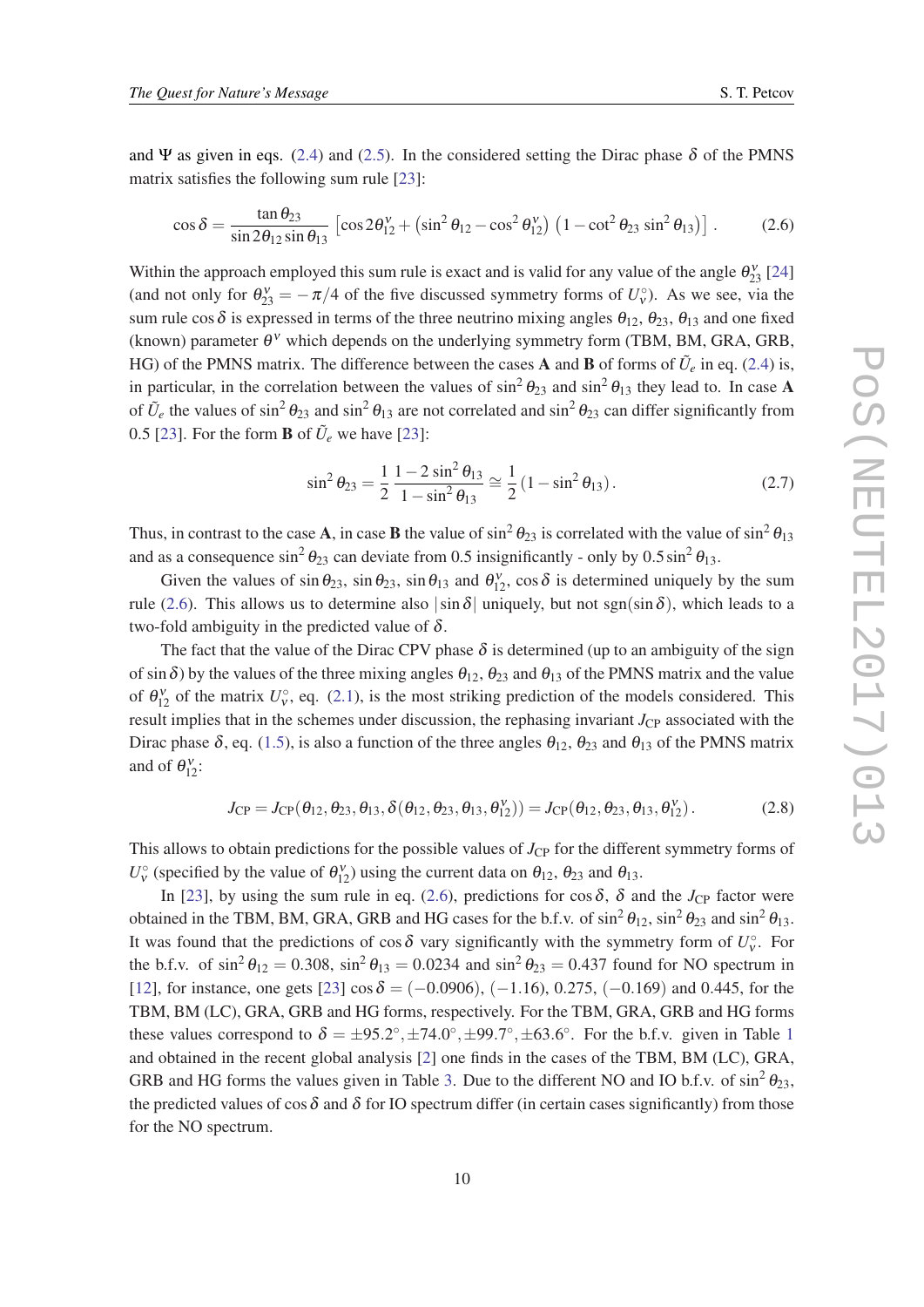<span id="page-10-0"></span>Table 3: Predicted values of  $\cos \delta$  and  $\delta$  for the five symmetry forms, TBM, BM, GRA, GRB and HG, and  $\tilde{U}_e$  given by the form **A** in eq. [\(2.4\)](#page-8-0), obtained using eq. ([2.6](#page-9-0)) and the best fit values of sin<sup>2</sup>  $\theta_{12}$ , sin<sup>2</sup>  $\theta_{23}$  and  $\sin^2 \theta_{13}$  for NO and IO neutrino mass spectra from ref. [\[2](#page-13-0)].

| Scheme     | $\cos \delta$ (NO) | $\delta$ (NO)        | $\cos \delta$ (IO) | $\delta$ (IO)        |
|------------|--------------------|----------------------|--------------------|----------------------|
| <b>TBM</b> | $-0.16$            | $+99^\circ$          | $-0.27$            | $\pm 106^\circ$      |
| BM (LC)    | $-1.26$            | $\delta$ -unphysical | $-1.78$            | $\delta$ -unphysical |
| <b>GRA</b> | 0.21               | $\pm78^\circ$        | 0.24               | $\pm 76^\circ$       |
| <b>GRB</b> | $-0.24$            | $\pm 105^\circ$      | $-0.38$            | $\pm 112^{\circ}$    |
| HG.        | 0.39               | $\pm 67^\circ$       | 0.48               | $\pm 62^{\circ}$     |

Two comments are in order. First, according to the results found in [[2](#page-13-0)] and quoted in Table [1](#page-2-0), the predicted values of  $\delta$  lying in the first quadrant are strongly disfavored (if not ruled out) by the current data. Second, the unphysical value of cos  $\delta$  in the BM (LC) case is a reflection of the fact that the scheme under discussion with BM (LC) form of the matrix  $U_{\nu}^{\circ}$  does not provide a good description of the current data on  $\theta_{12}$ ,  $\theta_{23}$  and  $\theta_{13}$  [\[26](#page-14-0)]. Physical values of cos  $\delta$  can be obtained in the case of the NO spectrum, e.g., for the b.f.v. of  $\sin^2\theta_{13}$  if the value of  $\sin^2\theta_{12}$   $(\sin^2\theta_{23})$  is larger (smaller) than the current best fit value <sup>10</sup> [[23,](#page-14-0) [33\]](#page-14-0). However, with the current b.f.v. of  $\sin^2 \theta_{23}$  in the case of IO spectrum, the BM (LC) form is strongly disfavored.

The results quoted above imply [\[23](#page-14-0)] that a measurement of  $\cos \delta$  can allow to distinguish between at least some of the different symmetry forms of  $U_v^{\circ}$ , provided  $\theta_{12}$ ,  $\theta_{13}$  and  $\theta_{23}$  are known, and cos  $\delta$  is measured, with sufficiently high precision <sup>11</sup>. Even determining the sign of cos  $\delta$  will be sufficient to eliminate some of the possible symmetry forms of  $U_v^{\circ}$ .

These conclusions were confirmed by the statistical analyses performed in ref. [[33\]](#page-14-0) where predictions of the sum rule ([2.6\)](#page-9-0) for i)  $\delta$ , cos  $\delta$  and the rephasing invariant *J*<sub>CP</sub> using the "data" (best fit values and  $\chi^2$ -distributions) on  $\sin^2\theta_{12}$ ,  $\sin^2\theta_{13}$ ,  $\sin^2\theta_{23}$  and  $\delta$  from [\[12](#page-14-0)], and ii) for cos  $\delta$ , using prospective uncertainties on  $\sin^2\theta_{12}$ ,  $\sin^2\theta_{13}$  and  $\sin^2\theta_{23}$ , were derived for the TBM, BM (LC), GRA, GRB and HG symmetry forms of the matrix  $U_{\nu}^{\circ}$ . Both analyses were performed for the case of NO neutrino mass spectrum. The results for the IO spectrum are similar. The aim of the first analysis, the results of which for  $J_{CP}$  are shown in Fig. [1](#page-11-0), was to derive the allowed ranges for  $\delta$  and  $J_{\rm CP}$ , predicted on the basis of the current data on the neutrino mixing parameters for each of the symmetry forms of  $U_v^{\circ}$  considered (see [[33\]](#page-14-0) for details of the analysis). We have found [[33\]](#page-14-0), in particular, that the CP-conserving value of  $J_{\rm CP} = 0$  is excluded in the cases of the TBM, GRA, GRB and HG neutrino mixing symmetry forms, respectively, at approximately  $5\sigma$ ,  $4\sigma$ ,  $4\sigma$  and  $3\sigma$  C.L. with respect to the C.L. of the corresponding best fit values which all lie in the interval  $J_{CP} = (-0.034) - (-0.031)$ . The best fit value for the BM (LC) form is much smaller and close to zero:  $J_{\rm CP} = (-5 \times 10^{-3})$ . For the TBM, GRA, GRB and HG forms at 3 $\sigma$  we have  $0.020 \leq |J_{CP}| \leq 0.039$ . Thus, for these four forms the CP violating effects in neutrino oscillations are predicted to be relatively large and observable in the T2HK and DUNE experiments [[4](#page-13-0), [5](#page-13-0)], and

<sup>&</sup>lt;sup>10</sup>For, e.g., sin<sup>2</sup>  $\theta_{12} = 0.34$  allowed at 2 $\sigma$  by the current data, we have cos  $\delta = -0.943$ . Similarly, for sin<sup>2</sup>  $\theta_{12} = 0.32$ ,  $\sin^2 \theta_{23} = 0.41$  and  $\sin \theta_{13} = 0.158$  we have [[23\]](#page-14-0):  $\cos \delta = -0.978$ .

<sup>&</sup>lt;sup>11</sup>Detailed results on the dependence of the predictions for cos  $\delta$  on sin<sup>2</sup>  $\theta_{12}$ , sin<sup>2</sup>  $\theta_{23}$  and sin<sup>2</sup>  $\theta_{13}$  when the latter are varied in their respective  $3\sigma$  experimentally allowed ranges can be found in [[33\]](#page-14-0).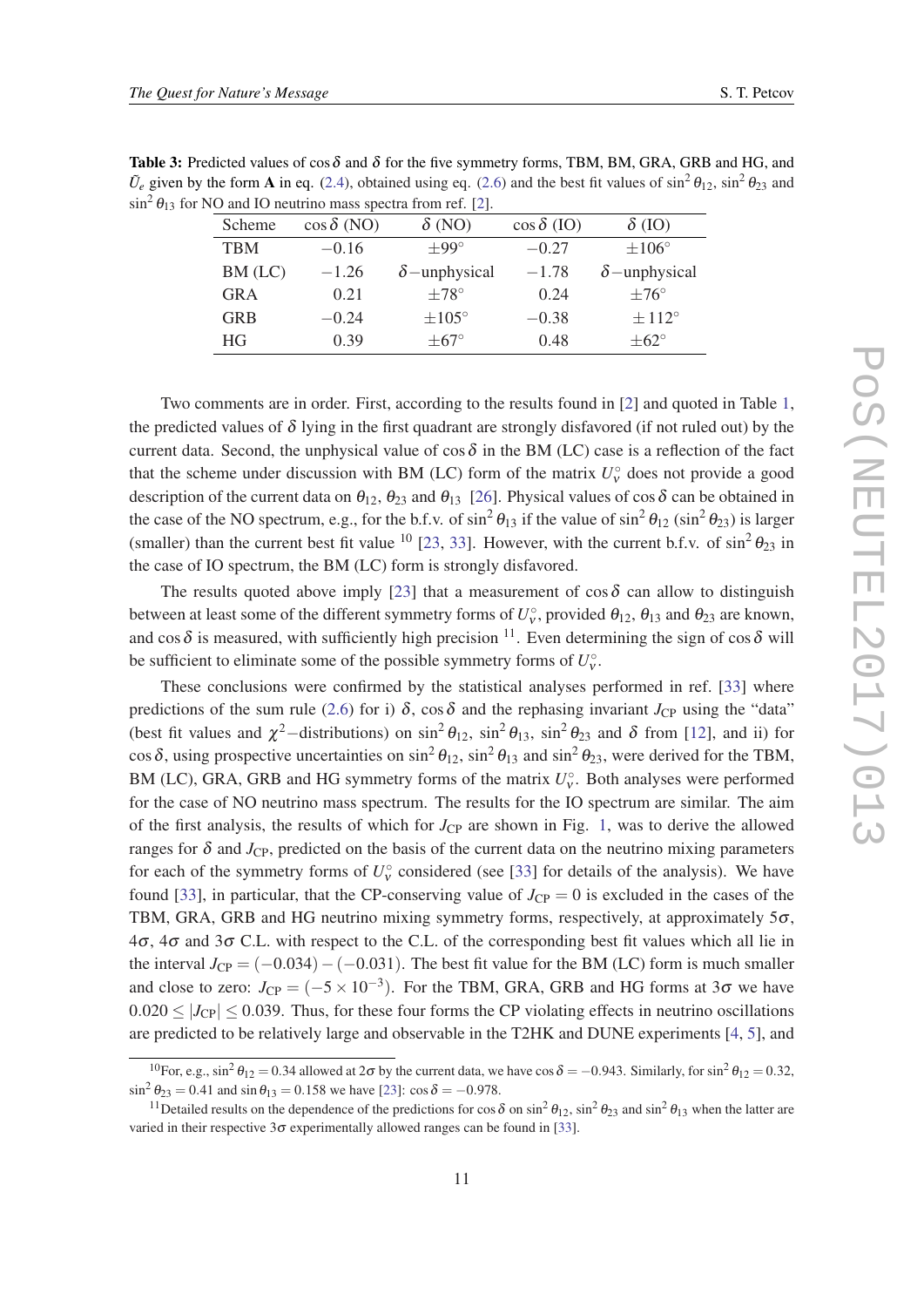<span id="page-11-0"></span>

Figure 1:  $N_{\sigma} \equiv \sqrt{\chi^2}$  as a function of *J*<sub>CP</sub>. The dashed lines represent the results of the global fit [\[12](#page-14-0)], while the solid lines represent the results we obtain for the TBM, BM (LC), GRA (upper left, central, right panels), GRB and HG (lower left and right panels) neutrino mixing symmetry forms. The blue (red) lines are for NO (IO) neutrino mass spectrum. (From ref. [[33\]](#page-14-0).)

perhaps even in T2K experiment [\[46\]](#page-15-0). These conclusions hold if one used in the analysis the results on the neutrino mixing parameters and  $\delta$ , obtained in the most recent global analysis [\[2\]](#page-13-0).

In Fig. [2](#page-12-0) (left panel) we present the results of the statistical analysis of the predictions for cos  $\delta$ , namely the likelihood function versus cos  $\delta$  within the Gaussian approximation (see [\[33\]](#page-14-0) for details) performed using the current b.f.v. of the mixing angles for NO neutrino mass spectrum given in ref. [[12\]](#page-14-0) and the prospective rather small  $1\sigma$  uncertainties i) of 0.7% on sin<sup>2</sup>  $\theta_{12}$ , planned to be reached in JUNO experiment [\[47](#page-15-0)], ii) of 3% on  $\sin^2 \theta_{13}$ , foreseen to be obtained in the Daya Bay experiment [\[48](#page-15-0)], and iii) of 5% on  $\sin^2 \theta_{23}$ , expected to be reached in the currently running and future planned long baseline neutrino oscillation experiments. In the proposed upgrading of the currently taking data T2K experiment [\[46](#page-15-0)], for example,  $\theta_{23}$  is estimated to be determined with a 1 $\sigma$  error of 1.7°, 0.5° and 0.7° if the best fit value of  $\sin^2 \theta_{23} = 0.50$ , 0.43 and 0.60, respectively. This implies that for these three values of  $\sin^2 \theta_{23}$  the absolute (relative) 1 $\sigma$  error would be 0.0297 (5.94%), 0.0086 (2%) and 0.0120 (2%). This error on  $\sin^2 \theta_{23}$  is expected to be further reduced in the future planned T2HK [[5](#page-13-0)] and DUNE [[4](#page-13-0)] experiments.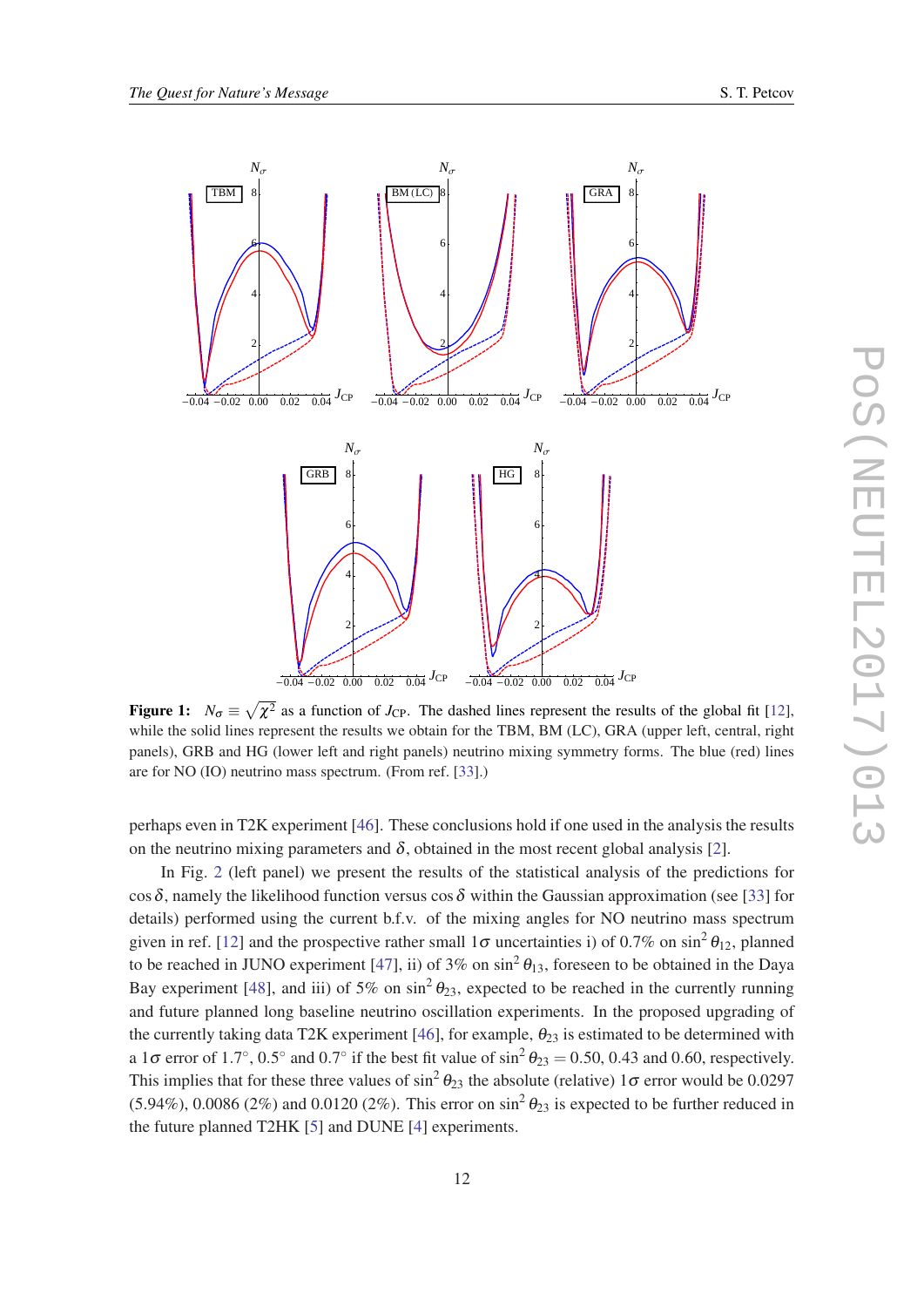<span id="page-12-0"></span>

**Figure 2:** The likelihood function versus cos  $\delta$  for NO neutrino mass spectrum after marginalising over  $\sin^2 \theta_{13}$  and  $\sin^2 \theta_{23}$ , for the TBM, BM (LC), GRA, GRB and HG symmetry forms of the mixing matrix  $U_v^{\circ}$ . The figure is obtained by using the prospective 1 $\sigma$  uncertainties in the determination of  $\sin^2\theta_{12}$ ,  $\sin^2\theta_{13}$  and  $\sin^2 \theta_{23}$  within the Gaussian approximation. In the left (right) panel  $\sin^2 \theta_{12}$  is set to its b.f.v. of [\[12](#page-14-0)] 0.308 (is set to 0.332), the NO best fit values of the other angles are taken from [\[12](#page-14-0)]. (From ref. [[33\]](#page-14-0).)

As we have already remarked, the BM (LC) case is very sensitive to the b.f.v. of  $\sin^2 \theta_{12}$  and  $\sin^2 \theta_{23}$  and is disfavored at more than  $2\sigma$  for the b.f.v. found in [[12\]](#page-14-0) for the NO spectrum. This case might turn out to be compatible with the data for larger (smaller) measured values of  $\sin^2 \theta_{12}$  $(\sin^2 \theta_{23})$ . This is illustrated in Fig. 2 (right panel).

The measurement of  $\sin^2 \theta_{12}$ ,  $\sin^2 \theta_{13}$  and  $\sin^2 \theta_{23}$  with the quoted precision will open up the possibility to distinguish between the BM (LC), TBM/GRB, GRA and HG forms of  $U_v^{\circ}$ . Distinguishing between the TBM and GRB forms seems to require unrealistically high precision measurement of  $\cos \delta^{-12}$ . Assuming that  $|\cos \delta| < 0.93$ , which means for 76% of values of  $\delta$ , the error on  $\delta$ ,  $\Delta\delta$ , for an error on cos $\delta$ ,  $\Delta(\cos\delta) = 0.10(0.08)$ , does not exceed  $\Delta\delta \lesssim \Delta(\cos\delta)/\sqrt{1-0.93^2} = 16°(12°)$ . This accuracy is planned to be reached in the future neu-trino experiments like T2HK (ESSvSB) [[5](#page-13-0), [49](#page-15-0)]. Therefore a measurement of  $\cos \delta$  in the quoted range will allow one to distinguish between the TBM/GRB, BM (LC) and GRA/HG forms at approximately 3 $\sigma$  C.L. if the precision achieved on  $\sin^2 \theta_{12}$ ,  $\sin^2 \theta_{13}$  and  $\sin^2 \theta_{23}$  is the same as in Figs. 2. We are performing a more detailed study of the possibility to distinguish between BM (LC), TBM/GRB, GRA and HG forms of  $U_v^{\circ}$  using the prospective data from DUNE and T2HK experiments [[50\]](#page-15-0).

In [[24\]](#page-14-0) we extended the analyses performed in [[23](#page-14-0), [33](#page-14-0)] by obtaining sum rules for  $\cos \delta$  for *U*<sub>PMNS</sub> having the general form given in eq. [\(2.3\)](#page-8-0) and the following forms of  $\tilde{U}_e$  and  $U_v^{\circ}$  <sup>13</sup>:

C.  $U_v^{\circ} = R_{23}(\theta_{23}^{\}})R_{12}(\theta_{12}^{\}})$  with  $\theta_{23}^{\}} = -\pi/4$  and  $\theta_{12}^{\}}$  as dictated by TBM, BM, GRA, GRB or HG mixing, and i)  $\tilde{U}_e = R_{13}^{-1}(\theta_{13}^e)$  ( $\Psi = \text{diag}(1, 1, e^{-i\omega})$ ), ii)  $\tilde{U}_e = R_{23}^{-1}(\theta_{23}^e)R_{13}^{-1}(\theta_{13}^e)$  ( $\Psi =$ 

<sup>&</sup>lt;sup>12</sup>Self-consistent models or theories of (lepton) flavour which lead to the GRB form of  $U_v^{\circ}$  might still be possible to distinguish from those leading to the TBM form using the specific predictions of the two types of models for the neutrino mixing angles. The same observation applies to models which lead to the GRA and HG forms of  $U_v^{\circ}$ .

<sup>&</sup>lt;sup>13</sup>We performed in [\[24](#page-14-0)] a systematic analysis of the forms of  $\tilde{U}_e$  and  $U_v^{\circ}$ , for which sum rules for cos  $\delta$  of the type of eq. [\(2.6](#page-9-0)) could be derived, but did not exist in the literature.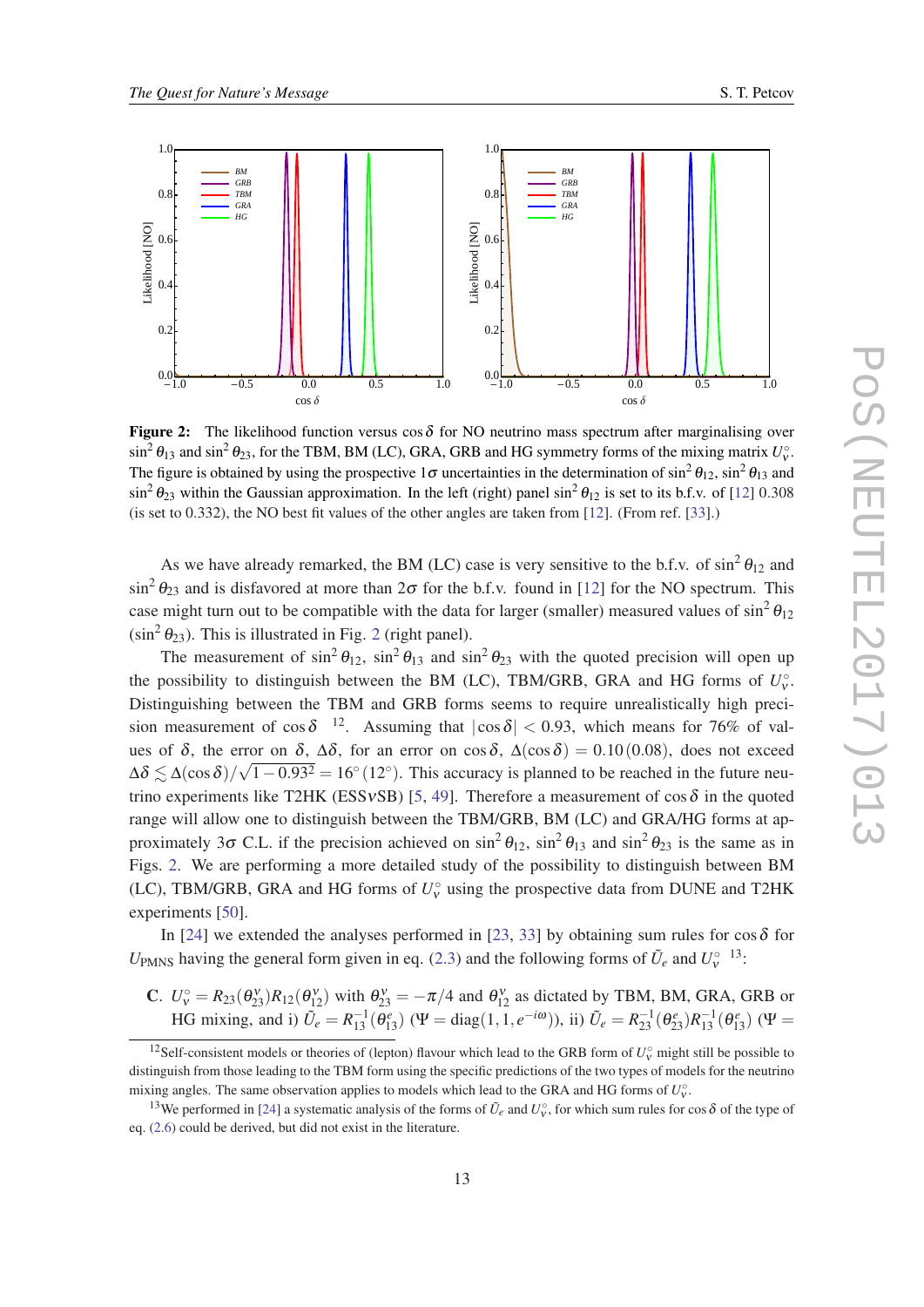<span id="page-13-0"></span>diag(1, $e^{-i\Psi}$ , $e^{-i\omega}$ )), and iii)  $\tilde{U}_e = R_{13}^{-1}(\theta_{13}^e)R_{12}^{-1}(\theta_{12}^e)$  ( $\Psi = \text{diag}(1, e^{-i\Psi}, e^{-i\omega})$ );

**D**.  $U_v^{\circ} = R_{23}(\theta_{23}^{\}})R_{13}(\theta_{13}^{\}})R_{12}(\theta_{12}^{\}})$  with  $\theta_{23}^{\}}$ ,  $\theta_{13}^{\}}$  and  $\theta_{12}^{\}}$  fixed by arguments associated with symmetries, and iv)  $\tilde{U}_e = R_{12}^{-1}(\theta_{12}^e)$  ( $\Psi = \text{diag}(1, e^{-i\Psi}, 1)$ ), and v)  $\tilde{U}_e = R_{13}^{-1}(\theta_{13}^e)$  ( $\Psi =$ diag( $1, 1, e^{-i\omega}$ )).

The sum rules for cos  $\delta$  were derived first for  $\theta_{23}^{\nu} = -\pi/4$  for the cases listed in point C, and for the specific values of (some of) the angles in  $U_{\nu}^{\circ}$ , characterising the cases listed in point D, as well as for arbitrary fixed values of all angles contained in  $U_v^{\circ}$ . In certain models with  $\sin^2 \theta_{13}^v \neq 0$ ,  $\sin^2 \theta_{23}$  is predicted to have specific values which differ significantly from those in case **B** [[24\]](#page-14-0):  $\sin^2 \theta_{23} = 0.455$ ; or 0.463; or 0.537; or 0.545, the uncertainties in these predictions being insignificant. Predictions for correlations between neutrino mixing angle values and/or sum rules for cos  $\delta$ , which can be tested experimentally, were further derived in [\[25](#page-14-0)] for a large number of models based on  $G_f = S_4$ ,  $A_4$ , T' and  $A_5$  and: i)  $G_e = Z_2$  and  $G_v = Z_n$ ,  $n > 2$  or  $Z_n \times Z_m$ ,  $n, m \ge 2$ ; ii)  $G_e = Z_n$ ,  $n > 2$  or  $G_e = Z_n \times Z_m$ ,  $n, m \ge 2$  and  $G_v = Z_2$ ; iii)  $G_e = Z_2$  and  $G_v = Z_2$ ;

iv)  $G_e$  is fully broken and  $G_v = Z_n$ ,  $n > 2$  or  $Z_n \times Z_m$ ,  $n, m \geq 2$ ;

v)  $G_e = Z_n$ ,  $n > 2$  or  $Z_n \times Z_m$ ,  $n, m \ge 2$  and  $G_v$  is fully broken.

## 3. Outlook

The results obtained in refs. [\[23,](#page-14-0) [33,](#page-14-0) [24](#page-14-0), [25](#page-14-0), [30](#page-14-0), [32](#page-14-0), [11](#page-14-0)] and, e.g., in [\[29](#page-14-0), [31](#page-14-0), [34](#page-14-0), [43](#page-15-0)] and in many other studies (quoted in the cited articles) show that a suffciently precise measurement of the Dirac phase  $\delta$  of the PMNS neutrino mixing matrix in the current and future neutrino oscillation experiments, combined with planned improvements of the precision on the neutrino mixing angles, can provide unique information about the possible discrete symmetry origin of the observed pattern of neutrino mixing and, correspondingly, about the existence of new fundamental symmetry in the lepton sector. Thus, these experiments will not simply provide a high precision data on the neutrino mixing and Dirac CPV parameters, but will probe at fundamental level the origin of the observed form of neutrino mixing. These future data will show, in particular, whether Nature followed the the discrete symmetry approach for fixing the values of the three neutrino mixing angles and of the Dirac (and Majorana) CP violation phases of the PMNS neutrino mixing matrix. We are looking forward to these data and to the future exciting developments in neutrino physics.

Acknowledgements. I would like to thank M. Mezzetto and his colleagues for organising such a scientifically enjoyable Workshop. This work was supported in part by the INFN program on Theoretical Astroparticle Physics (TASP) and by the World Premier International Research Center Initiative (WPI Initiative, MEXT), Japan.

#### References

- [1] K. Nakamura and S. T. Petcov, in C. Patrignani *et al.* [Particle Data Group], Chin. Phys. C 40 (2016) 100001.
- [2] F. Capozzi *et al.*, Phys. Rev. D (2017) [arXiv:1703.04471 [hep-ph]].
- [3] I. Esteban *et al.*, JHEP 1701 (2017) 087 [arXiv:1611.01514.
- [4] R. Acciarri *et al.* [DUNE Collab.], arXiv:1512.06148, arXiv:1601.05471, arXiv:1601.02984.
- [5] K. Abe *et al.* [Hyper-Kamiokande Proto-Collab.], PTEP 2015 (2015) 053C02 [arXiv:1502.05199].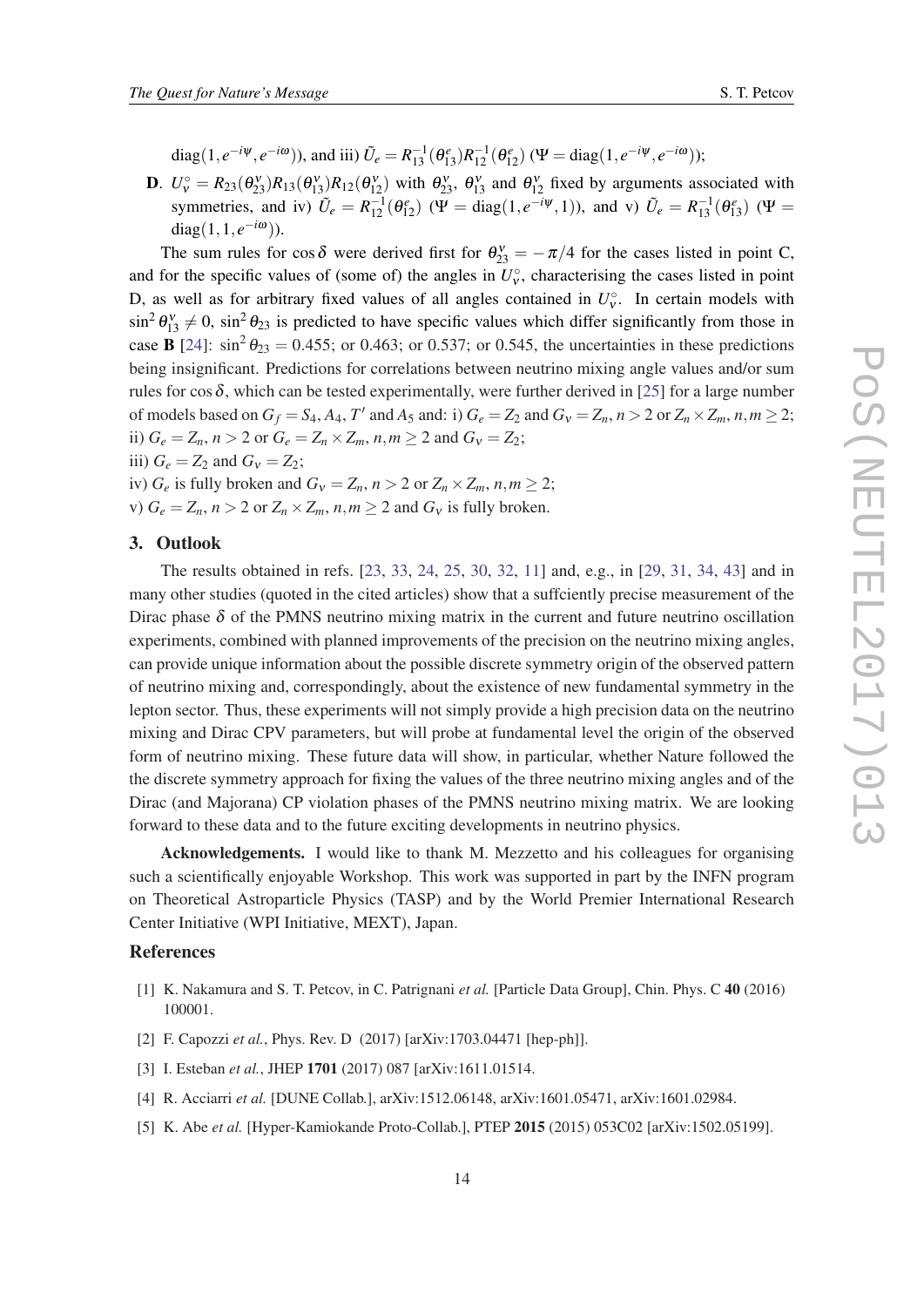- <span id="page-14-0"></span>[6] B. Pontecorvo, Zh. Eksp. Teor. Fiz. 33 (1957) 549 and 34 (1958) 247.
- [7] Z. Maki, M. Nakagawa and S. Sakata, Prog. Theor. Phys. 28 (1962) 870.
- [8] B. Pontecorvo, Zh. Eksp. Teor. Fiz. 53 (1967) 1717.
- [9] S. M. Bilenky, J. Hosek and S. T. Petcov, Phys. Lett. B 94 (1980) 495.
- [10] S. M. Bilenky and S. T. Petcov, Rev. Mod. Phys. **59** (1987) 671.
- [11] J. T. Penedo, S. T. Petcov and A. V. Titov, arXiv:1705.00309.
- [12] F. Capozzi *et al.*, *Phys. Rev. D* **89** (2014) 093018.
- [13] N. Cabibbo, Phys. Lett. B **72** (1978) 333.
- [14] P.I. Krastev and S.T. Petcov, Phys. Lett. B 205 (1988) 84.
- [15] C. Jarlskog, Z. Phys. C<sub>29</sub> (1985) 491.
- [16] P. Langacker *et al.*, Nucl. Phys. B **282** (1987) 589.
- [17] S.T. Petcov, Adv. High Energy Phys. 2013 (2013) 852987 [arXiv:1303.5819]; S.M. Bilenky, S. Pascoli and S.T. Petcov, Phys. Rev. D 64 (2001) 053010.
- [18] S. Pascoli, S. T. Petcov and A. Riotto, Nucl. Phys. B 774 (2007) 1; Phys. Rev. D 75 (2007) 083511.
- [19] P. Chen, G.-J. Ding and S.F. King, JHEP 1603 (2016) 206; C. Hagedorn and E. Molinaro, Nucl. Phys. B 919 (2017) 404.
- [20] G. Altarelli and F. Feruglio, Rev. Mod. Phys. 82 (2010) 2701.
- [21] H. Ishimori et al., Prog. Theor. Phys. Suppl. **183** (2010) 1 [arXiv:1003.3552].
- [22] M. Tanimoto, AIP Conf. Proc. **1666** (2015) 120002.
- [23] S. T. Petcov, Nucl. Phys. B 892 (2015) 400 [arXiv:1405.6006].
- [24] I. Girardi, S. T. Petcov and A. V. Titov, Eur. Phys. J. C **75** (2015) 345.
- [25] I. Girardi *et al.*, Nucl. Phys. B **902** (2016) 1.
- [26] D. Marzocca *et al.*, JHEP 1305 (2013) 073.
- [27] A. de Gouvea and H. Murayama, Phys. Lett. B 747 (2015) 479 and B 573 (2003) 94; L. Hall, H. Murayama and N. Weiner, Phys. Rev. Lett. 84 (2000) 2572.
- [28] G. C. Branco, L. Lavoura and M. N. Rebelo, Phys. Lett. B 180 (1986) 264.
- [29] F. Feruglio, C. Hagedorn and R. Ziegler, JHEP 1307 (2013) 027; M. Holthausen, M. Lindner and M. A. Schmidt, JHEP 1304 (2013) 122.
- [30] I. Girardi *et al.*, JHEP 1402 (2014) 050. J. N. Lu and G. J. Ding, Phys. Rev. D 95 (2017) 015012.
- [31] P. Ballett, S. Pascoli and J. Turner, Phys. Rev. D 92 (2015) 093008. J. Turner, Phys. Rev. D 92 (2015) 116007.
- [32] I. Girardi, S. T. Petcov and A. V. Titov, Nucl. Phys. B 911 (2016) 754.
- [33] I. Girardi, S. T. Petcov and A. V. Titov, Nucl. Phys. B 894 (2015) 733; Int. J. Mod. Phys. A 30 (2015) 1530035 [arXiv:1504.02402].
- [34] A. D. Hanlon, S. F. Ge and W. W. Repko, Phys. Lett. B **729** (2014) 185.
- [35] P. Ballett *et al.*, Phys. Rev. D **89** (2014) 016016.